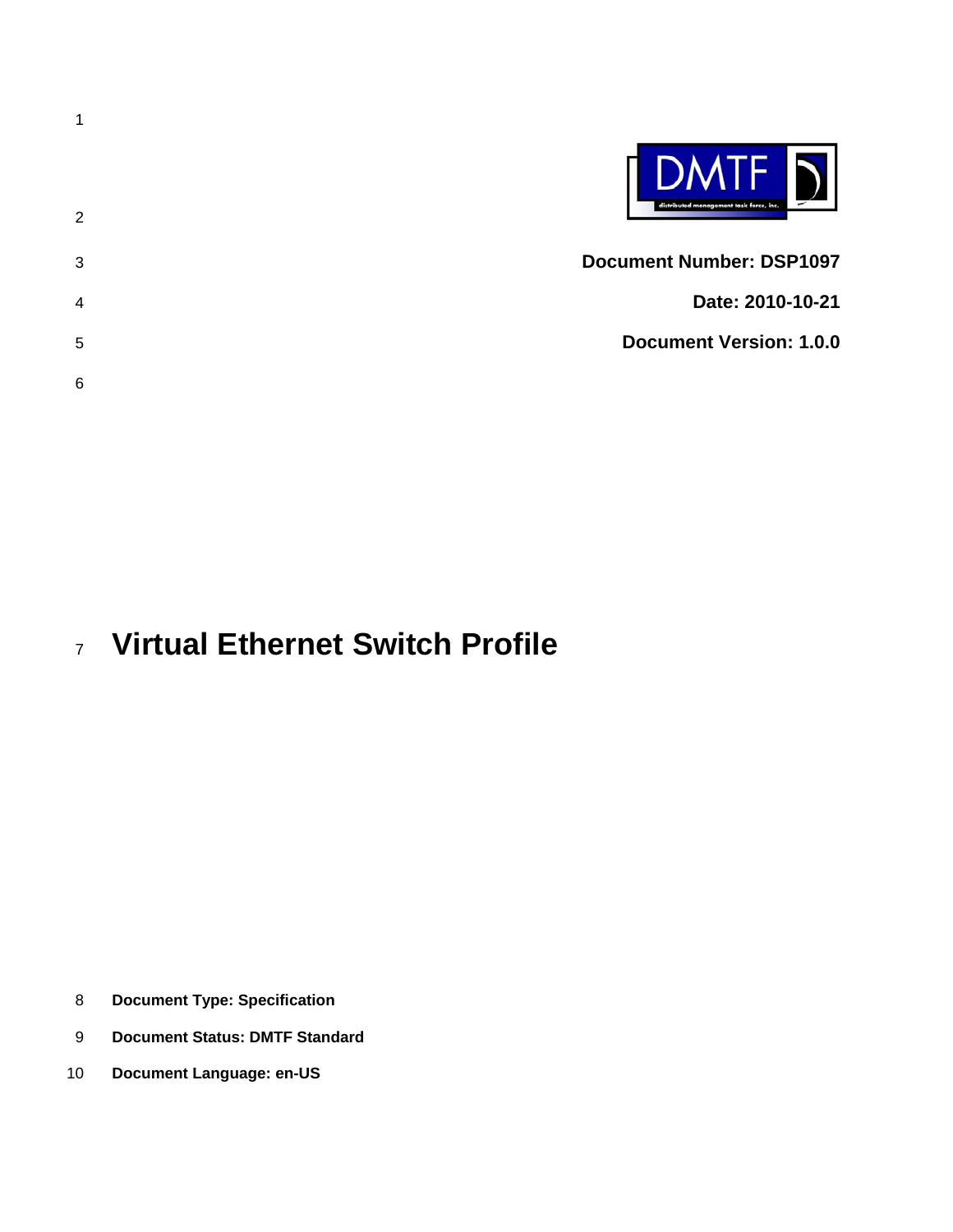#### 11 | Copyright Notice

12 Copyright © 2010 Distributed Management Task Force, Inc. (DMTF). All rights reserved.

13 14 15 DMTF is a not-for-profit association of industry members dedicated to promoting enterprise and systems management and interoperability. Members and non-members may reproduce DMTF specifications and documents, provided that correct attribution is given. As DMTF specifications may be revised from time to

16 time, the particular version and release date should always be noted.

- 17 Implementation of certain elements of this standard or proposed standard may be subject to third party
- 18 patent rights, including provisional patent rights (herein "patent rights"). DMTF makes no representations
- 19 to users of the standard as to the existence of such rights, and is not responsible to recognize, disclose,
- 20 21 or identify any or all such third party patent right, owners or claimants, nor for any incomplete or inaccurate identification or disclosure of such rights, owners or claimants. DMTF shall have no liability to
- 22 any party, in any manner or circumstance, under any legal theory whatsoever, for failure to recognize,
- 23 disclose, or identify any such third party patent rights, or for such party's reliance on the standard or
- 24 incorporation thereof in its product, protocols or testing procedures. DMTF shall have no liability to any
- 25 party implementing such standard, whether such implementation is foreseeable or not, nor to any patent
- 26 owner or claimant, and shall have no liability or responsibility for costs or losses incurred if a standard is
- 27 withdrawn or modified after publication, and shall be indemnified and held harmless by any party

28 implementing the standard from any and all claims of infringement by a patent owner for such

- 29 implementations.
- 30 For information about patents held by third-parties which have notified the DMTF that, in their opinion,
- 31 such patent may relate to or impact implementations of DMTF standards, visit
- 32 <http://www.dmtf.org/about/policies/disclosures.php>.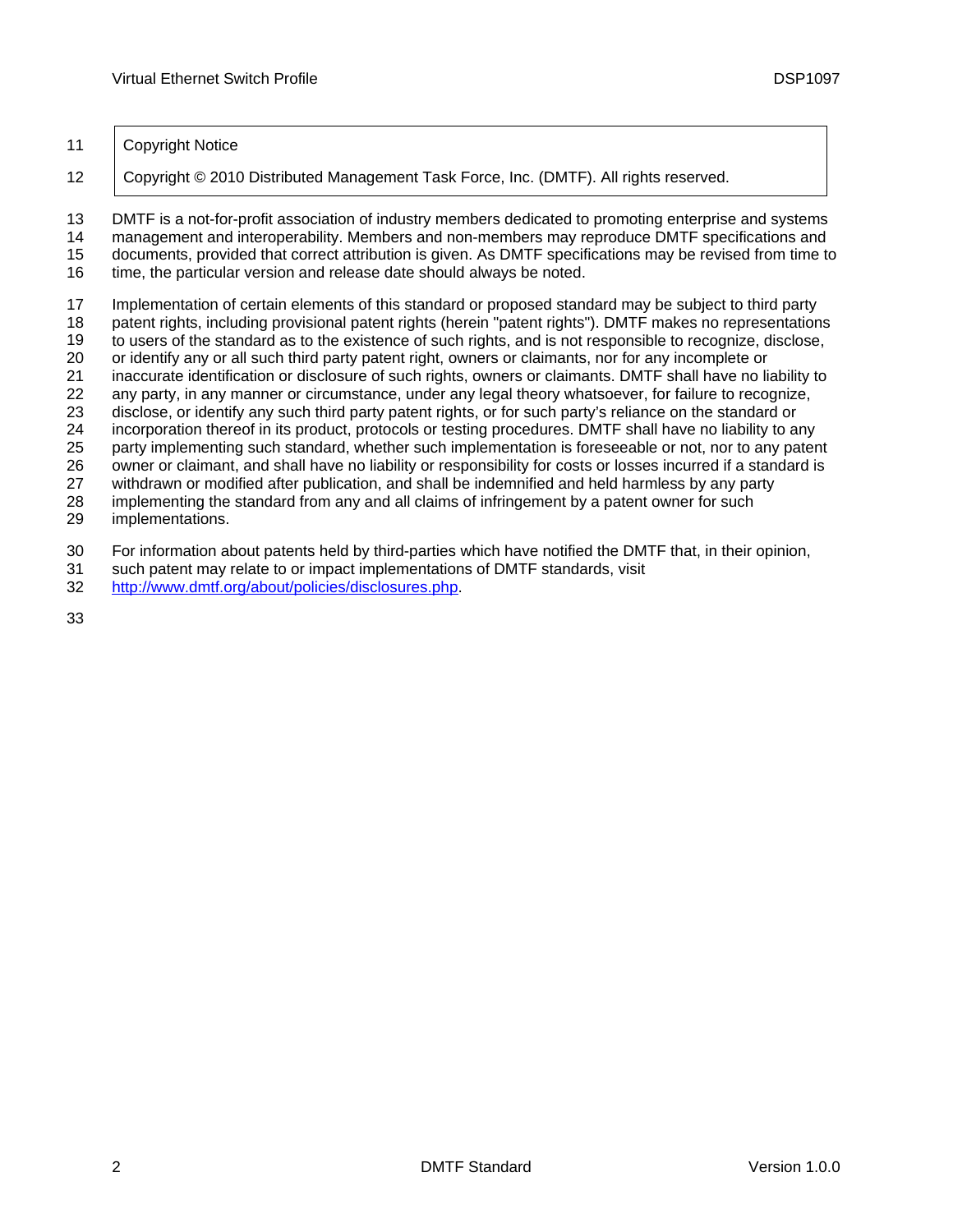34

# **CONTENTS**

| 35       |    |            |                                                                                      |  |
|----------|----|------------|--------------------------------------------------------------------------------------|--|
| 36       |    |            |                                                                                      |  |
| 37       | 1  |            |                                                                                      |  |
| 38       | 2  |            |                                                                                      |  |
| 39       | 3  |            |                                                                                      |  |
| 40       | 4  |            |                                                                                      |  |
|          |    |            |                                                                                      |  |
| 41       | 5  |            |                                                                                      |  |
| 42       | 6  |            |                                                                                      |  |
| 43       |    | 6.1        |                                                                                      |  |
| 44       |    | 6.2<br>6.3 |                                                                                      |  |
| 45       |    |            |                                                                                      |  |
| 46       | 7  |            |                                                                                      |  |
| 47       |    | 7.1        |                                                                                      |  |
| 48       |    |            | 7.1.1                                                                                |  |
| 49       |    |            | 7.1.2                                                                                |  |
| 50<br>51 |    |            | CIM_VirtualEthernetSwitchSettingData.AssociatedResourcePool  14<br>7.1.3<br>7.1.4    |  |
|          |    |            |                                                                                      |  |
| 52       | 8  |            |                                                                                      |  |
| 53<br>54 |    | 8.1        | 8.1.1                                                                                |  |
| 55       |    |            | 8.1.2                                                                                |  |
| 56       |    |            | 8.1.3                                                                                |  |
| 57       |    |            | 8.1.4                                                                                |  |
| 58       |    |            | 8.1.5                                                                                |  |
| 59       |    |            | 8.1.6                                                                                |  |
| 60       |    |            | 8.1.7                                                                                |  |
| 61       |    |            | 8.1.8                                                                                |  |
| 62       |    |            | 8.1.9                                                                                |  |
| 63       |    |            | 8.1.10                                                                               |  |
| 64       | 9  |            |                                                                                      |  |
| 65       |    | 9.1        |                                                                                      |  |
| 66       |    |            | Example of virtual Ethernet switch and its relationship to a virtualization<br>9.1.1 |  |
| 67       |    |            |                                                                                      |  |
| 68       |    |            | 9.1.2                                                                                |  |
| 69       |    |            | 9.1.3                                                                                |  |
| 70       | 10 |            |                                                                                      |  |
| 71       |    | 10.1       |                                                                                      |  |
| 72       |    | 10.2       |                                                                                      |  |
| 73       |    | 10.3       |                                                                                      |  |
| 74       |    | 10.4       |                                                                                      |  |
| 75       |    | 10.5       |                                                                                      |  |
| 76       |    | 10.6       |                                                                                      |  |
| 77       |    | 10.7       |                                                                                      |  |
| 78       |    | 10.8       |                                                                                      |  |
| 79       |    | 10.9       |                                                                                      |  |
| 80       |    |            |                                                                                      |  |
| 81       |    |            |                                                                                      |  |
| 82       |    |            |                                                                                      |  |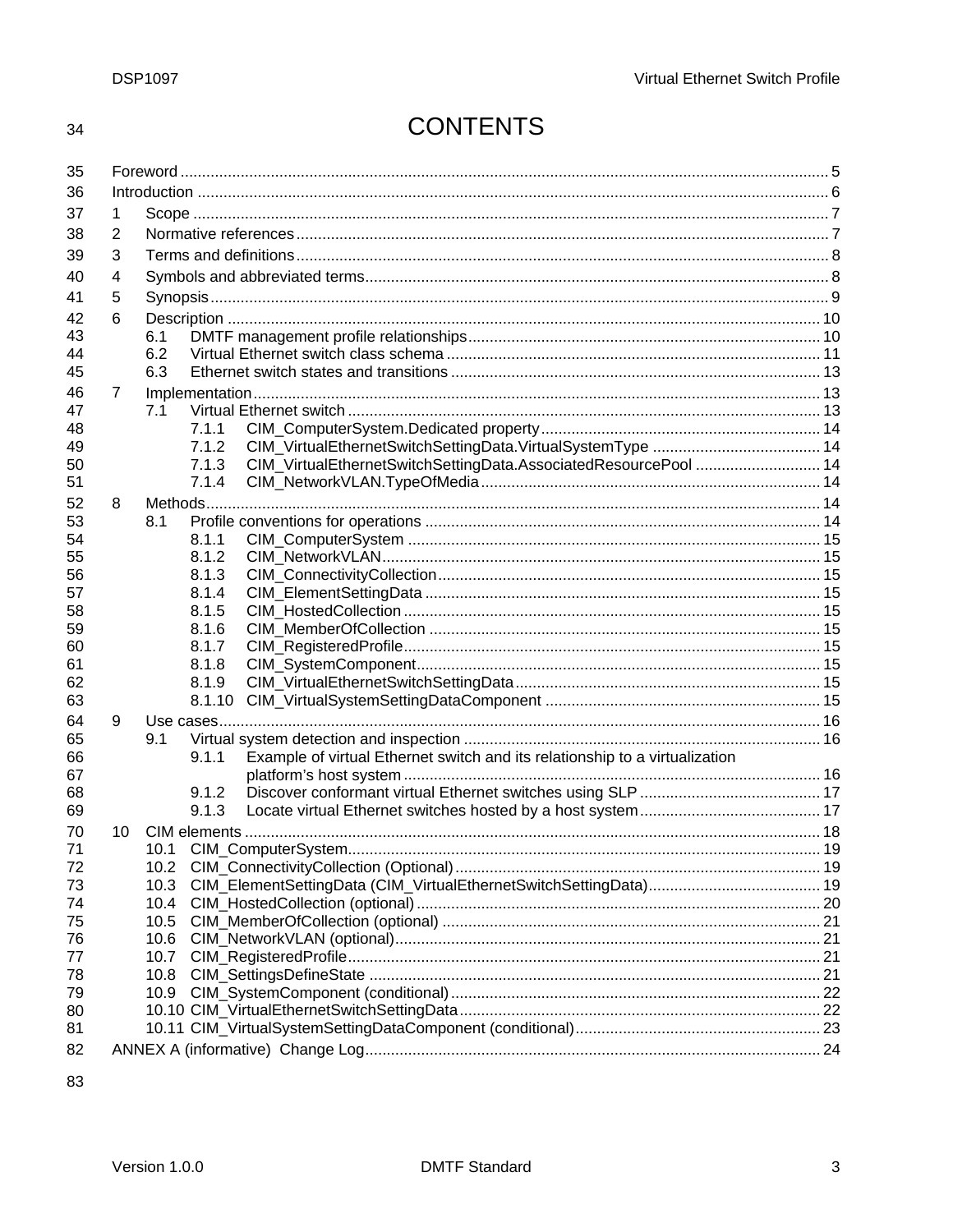#### 84 **Figures**

| 88 |  |
|----|--|

#### 89 **Tables**

| 90  |  |
|-----|--|
| 91  |  |
| 92  |  |
| 93  |  |
| 94  |  |
| 95  |  |
| 96  |  |
| 97  |  |
| -98 |  |
| -99 |  |
| 100 |  |
| 101 |  |
|     |  |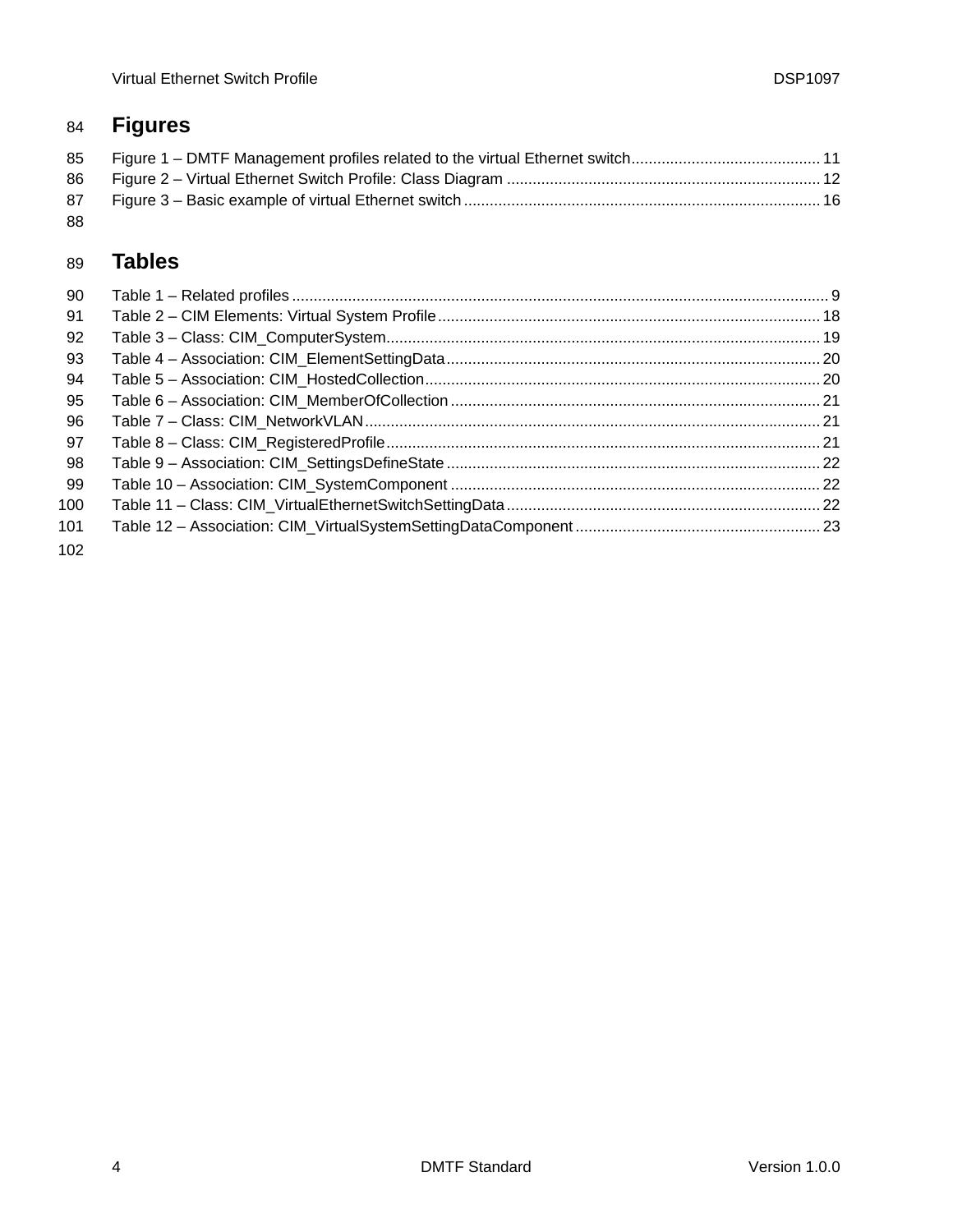<span id="page-4-0"></span>103

## Foreword

- 104 This profile — the *Virtual Ethernet Switch Profile* (DSP1097) — was prepared by the System
- 105 Virtualization, Partitioning and Clustering Working Group of the DMTF.
- 106<br>107 DMTF is a not-for-profit association of industry members dedicated to promoting enterprise and systems management and interoperability. For information about the DMTF, see [http://www.dmtf.org](http://www.dmtf.org/).

#### 108 **Acknowledgments**

- 109 The DMTF acknowledges the following individuals for their contributions to this document:
- 110 • John Parchem – Microsoft
- 111 • Gareth Bestor – IBM
- 112 • Jim Fehlig – Novell
- 113 • Kevin Fox – Sun Microsystems, Inc.
- 114 • Ron Goering – IBM
- 115 • Steve Hand – Symantec
- 116 • Mark Hapner – Sun
- 117 • Daniel Hiltgen – EMC / VMware
- 118 • Michael Johanssen – IBM
- 119 • Larry Lamers – EMC / VMware
- 120 • Fred Maciel – Hitachi
- 121 • Andreas Maier – IBM
- 122 • Aaron Merkin – IBM
- 123 • John Parchem – Microsoft
- 124 • Shishir Pardikar – Xensource
- 125 • Nihar Shah – Microsoft
- 126 • David Simpson – IBM
- 127 • Hemal Shah – Broadcom
- 128 • Murali Rajagopal - QLogic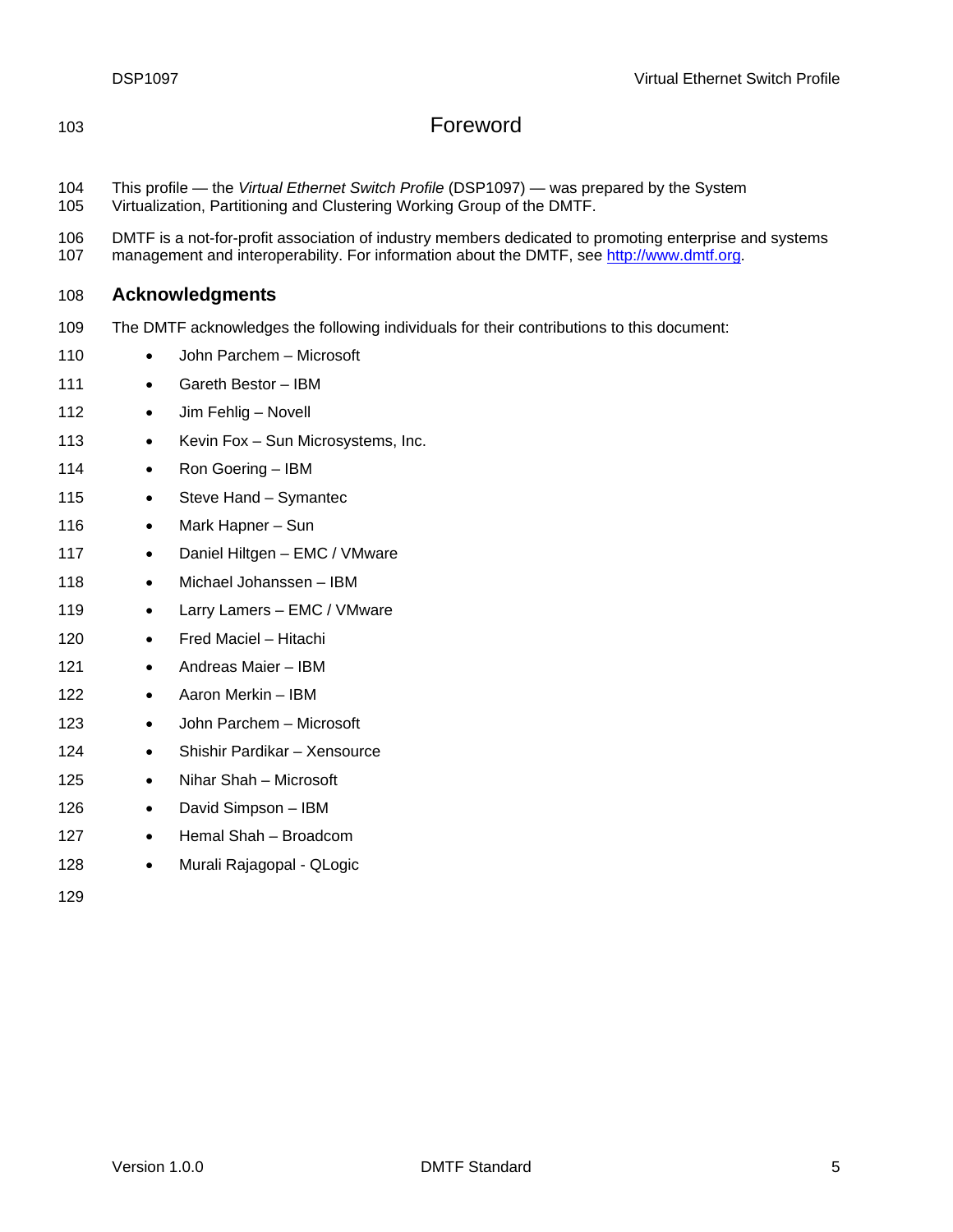<span id="page-5-0"></span>130

## Introduction

131 The information in this specification should be sufficient for a provider or consumer of this data to identify

132 unambiguously the classes, properties, methods, and values that shall be instantiated and manipulated to

133 represent and manage the components described in this document. The target audience for this

134 specification is implementers who are writing CIM-based providers or consumers of management

135 interfaces that represent the components described in this document.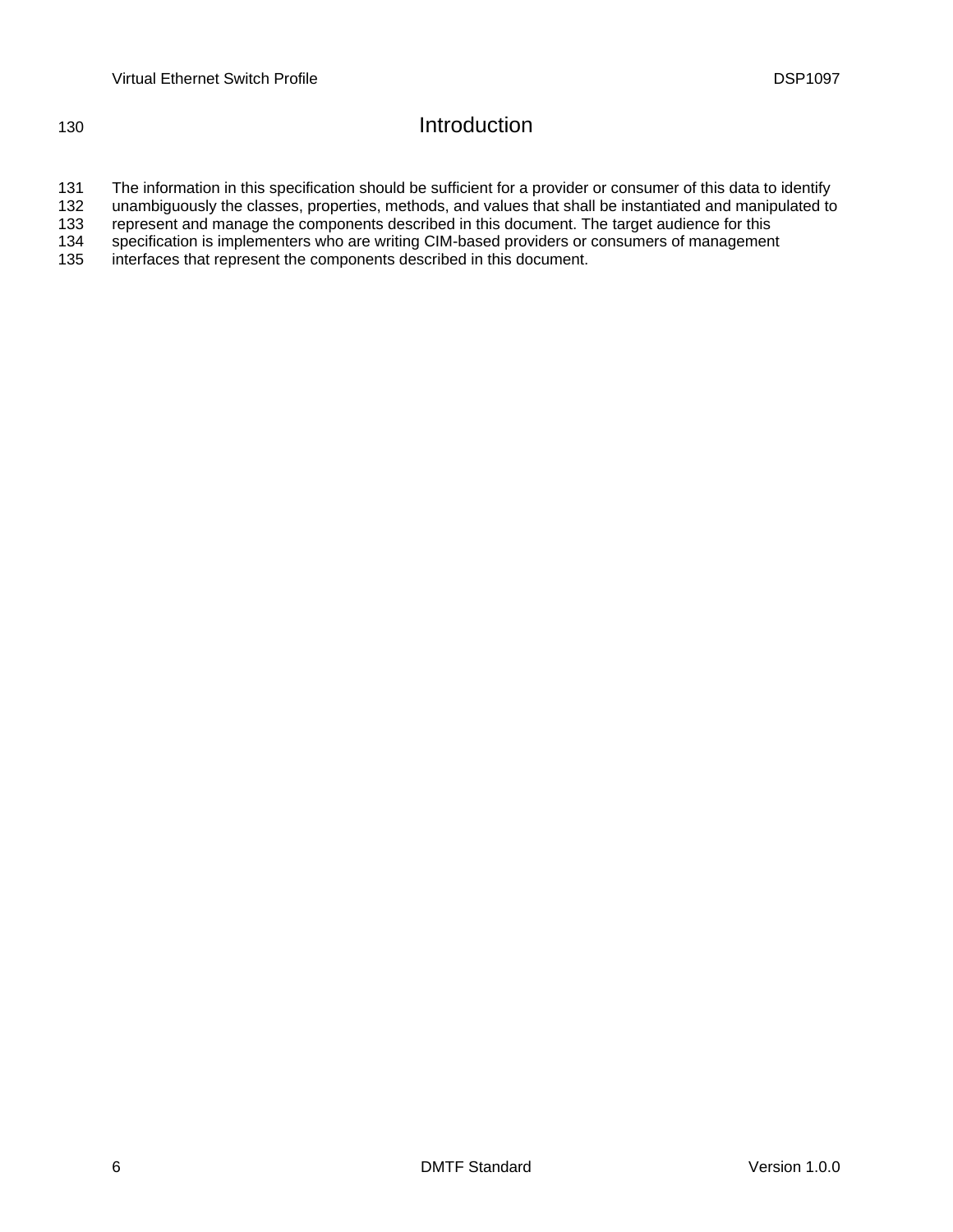# **Virtual Ethernet Switch Profile**

### 137 **1 Scope**

<span id="page-6-0"></span>136

- 138 This profile — the *Virtual Ethernet Switch Profile* — is an autonomous DMTF management profile that
- 139 defines the minimum object model needed to provide for the inspection of a virtualization system's
- 140 internal Ethernet switch and its components.

## 141 **2 Normative references**

- 142 The following referenced documents are indispensable for the application of this document. For dated or
- 143 versioned references, only the edition cited (including any corrigenda or DMTF update versions) applies.
- 144 For references without a date or version, the latest published edition of the referenced document
- 145 (including any corrigenda or DMTF update versions) applies.
- 146 DMTF DSP0004, *CIM Infrastructure Specification 2.5*,
- 147 [http://www.dmtf.org/standards/published\\_documents/DSP0004\\_2.5.pdf](http://www.dmtf.org/standards/published_documents/DSP0004_2.5.pdf)
- 148 DMTF DSP0200, *CIM Operations over HTTP 1.3*, 149 [http://www.dmtf.org/standards/published\\_documents/DSP0200\\_1.3.pdf](http://www.dmtf.org/standards/published_documents/DSP0200_1.3.pdf)
- 150 DMTF DSP0207, *WBEM URI Mapping 1.0*,
- 151 [http://www.dmtf.org/standards/published\\_documents/DSP0207\\_1.0.pdf](http://www.dmtf.org/standards/published_documents/DSP0207.pdf)
- 152 DMTF DSP1001, *Management Profile Specification Usage Guide 1.0*,
- 153 [http://www.dmtf.org/standards/published\\_documents/DSP1001\\_1.0.pdf](http://www.dmtf.org/standards/published_documents/DSP1001_1.0.pdf)
- 154 DMTF DSP1014, *Ethernet Port Profile 1.0*,
- 155 [http://www.dmtf.org/standards/published\\_documents/DSP1014\\_1.0.pdf](http://www.dmtf.org/standards/published_documents/DSP1014_1.0.pdf)
- 156 DMTF DSP1033, *Profile Registration Profile 1.0*,
- 157 [http://www.dmtf.org/standards/published\\_documents/DSP1033\\_1.0.pdf](http://www.dmtf.org/standards/published_documents/DSP1033_1.0.pdf)
- 158 DMTF DSP1035, *Host LAN Network Port Profile 1.0*,
- 159 [http://www.dmtf.org/standards/published\\_documents/DSP1035\\_1.0.pdf](http://www.dmtf.org/standards/published_documents/DSP1035_1.0.pdf)
- 160 DMTF DSP1041, *Resource Allocation Profile 1.1*, 161 [http://www.dmtf.org/standards/published\\_documents/DSP1041\\_1.1.pdf](http://www.dmtf.org/standards/published_documents/DSP1041_1.1.pdf)
- <span id="page-6-2"></span>162 DMTF DSP1042 *System Virtualization Profile 1.0*,
- 163 [http://www.dmtf.org/standards/published\\_documents/DSP1042\\_1.0.pdf](http://www.dmtf.org/standards/published_documents/DSP1042_1.0.pdf)
- 164 DMTF DSP1043, *Allocation Capabilities Profile 1.0*,
- 165 [http://www.dmtf.org/standards/published\\_documents/DSP1043\\_1.0.pdf](http://www.dmtf.org/standards/published_documents/DSP1043_1.0.pdf)
- <span id="page-6-3"></span>166 DMTF DSP1050, *Ethernet Port Resource Virtualization Profile 1.0*,
- 167 [http://www.dmtf.org/standards/published\\_documents/DSP1050\\_1.0.pdf](http://www.dmtf.org/standards/published_documents/DSP1050_1.0.pdf)
- 168 DMTF DSP1052, *[Computer System](http://www.dmtf.org/standards/published_documents/DSP1052.pdf) Profile 1.0*,
- 169 [http://www.dmtf.org/standards/published\\_documents/DSP1052\\_1.0.pdf](http://www.dmtf.org/standards/published_documents/DSP1052_1.0.pdf)
- <span id="page-6-1"></span>170 DMTF DSP1057, *Virtual System Profile 1.0*,
- 171 [http://www.dmtf.org/standards/published\\_documents/DSP1057\\_1.0.pdf](http://www.dmtf.org/standards/published_documents/DSP1057_1.0.pdf)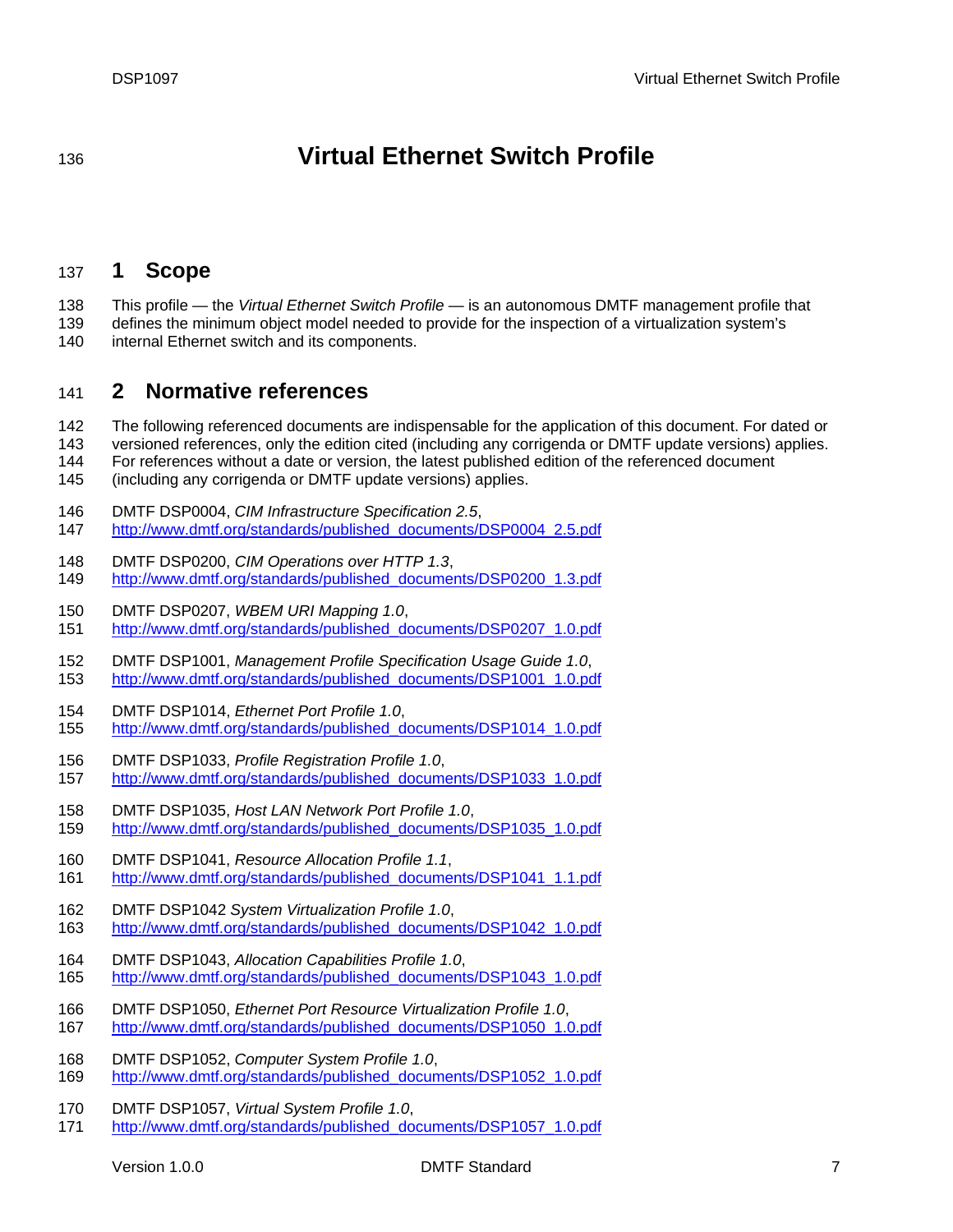<span id="page-7-0"></span>172

- 173 ISO/IEC Directives, Part 2, *Rules for the structure and drafting of International Standards*
- 174 <http://isotc.iso.org/livelink/livelink.exe?func=ll&objId=4230456&objAction=browse&sort=subtype>

175

## 176 **3 Terms and definitions**

- 177 178 In this document, some terms have a specific meaning beyond the normal English meaning. Those terms are defined in this clause.
- 179 180 The terms "shall" ("required"), "shall not," "should" ("recommended"), "should not" ("not recommended"), "may," "need not" ("not required"), "can" and "cannot" in this document are to be interpreted as described in [ISO/IEC Directives, Part 2](#page-7-0), Annex H. The terms in parenthesis are alternatives for the preceding term, for use in exceptional cases when the preceding term cannot be used for linguistic reasons. Note that 181 182 [ISO/IEC Directives, Part 2,](#page-7-0) Annex H specifies additional alternatives. Occurrences of such additional 183
- alternatives shall be interpreted in their normal English meaning. 184
- 185 The terms "clause," "subclause," "paragraph," and "annex" in this document are to be interpreted as 186 described in **[ISO/IEC Directives, Part 2](#page-7-0)**, Clause 5.
- The terms "normative" and "informative" in this document are to be interpreted as described in [ISO/IEC](#page-7-0) 187
- [Directives, Part 2](#page-7-0), Clause 3. In this document, clauses, subclauses, or annexes labeled "(informative)" do not contain normative content. Notes and examples are always informative elements. 188 189
- The terms defined in [DSP0004, DSP0200](#page-6-0), and [DSP1001](#page-6-0) apply to this document. The following additional terms are used in this document. 190 191
- 192 **3.1**
- 193 **client**
- 194 an application that exploits facilities specified by this profile
- 195 **3.2**

#### 196 **implementation**

- 197 a set of CIM providers that realize the classes specified by this profile
- 198 **3.3**

#### 199 **virtualization platform**

200 virtualizing infrastructure provided by a host system that enables the deployment of virtual systems

## 201 **4 Symbols and abbreviated terms**

- The abbreviations defined in [DSP0004](#page-6-0), [DSP0200,](#page-6-0) and [DSP1001](#page-6-0) apply to this document. The following additional abbreviations are used in this document. 202 203
- 204 **4.1**
- 205 **CIM**
- 206 Common Information Model
- 207 **4.2**
- 208 **CIMOM**
- 209 CIM object manager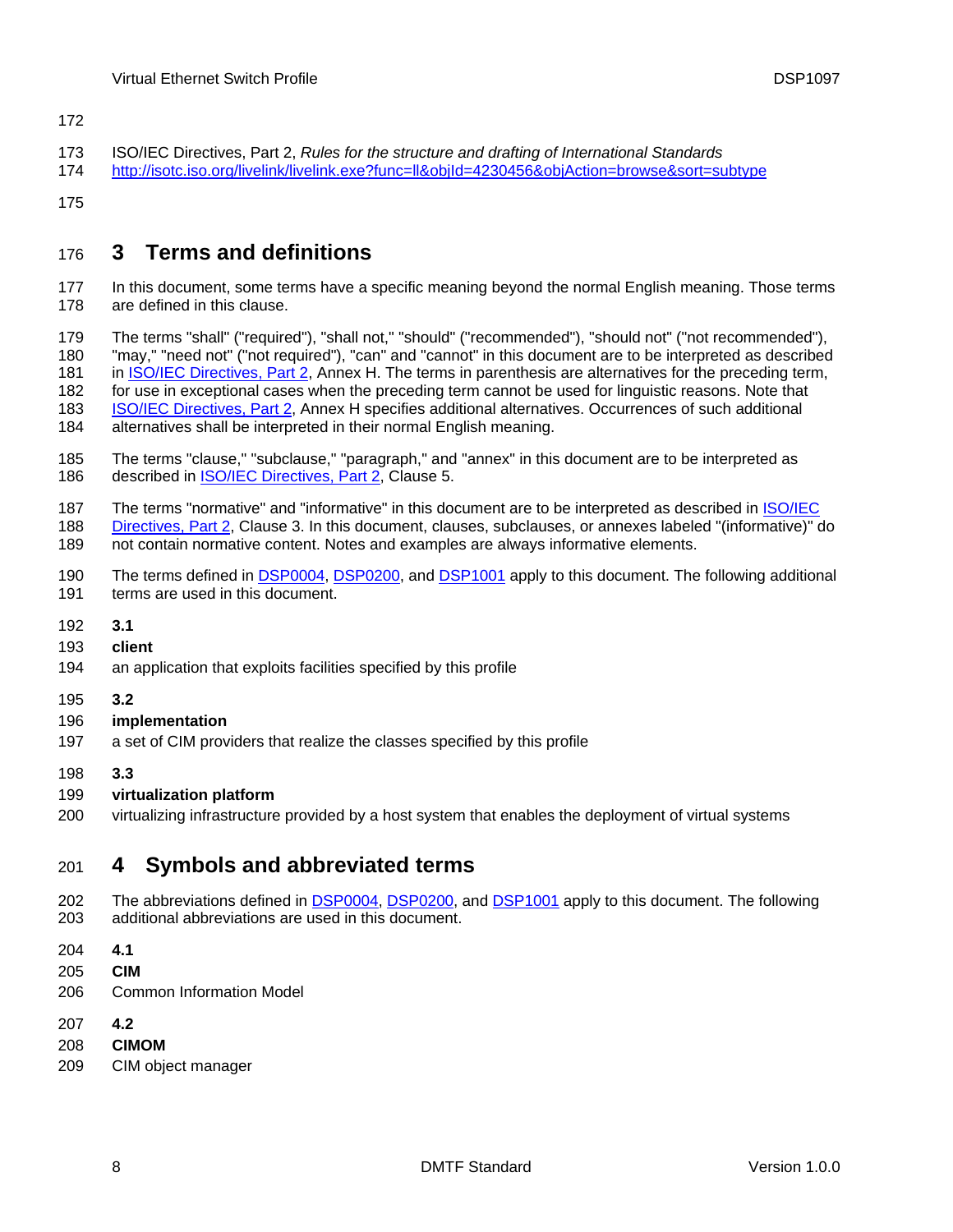<span id="page-8-0"></span>

| 210 | 4.3                                   |
|-----|---------------------------------------|
| 211 | <b>EASD</b>                           |
| 212 | CIM_EthernetPortAllocationSettingData |
| 213 | 4.4                                   |
| 214 | <b>RASD</b>                           |
| 215 | CIM_ResourceAllocationSettingData     |
| 216 | 4.5                                   |
| 217 | <b>SLP</b>                            |
| 218 | service location protocol             |
|     |                                       |
| 219 | 4.6                                   |
| 220 | <b>VESSP</b>                          |
| 221 | CIM_VirtualEthernetPortSettingData    |
| 222 | 4.7                                   |
| 223 | VS                                    |
| 224 | virtual system                        |
| 225 | 4.8                                   |
| 226 | <b>VSSD</b>                           |

### 228 **5 Synopsis**

- 229 **Profile Name:** *Virtual Ethernet Switch*
- 230 **Version:** 1.0.0
- 231 **Organization:** DMTF
- 232 **CIM Schema Version:** 2.26
- 233 **Central Class:** CIM\_ComputerSystem
- 234 **Scoping Class:** CIM\_ComputerSystem
- 235 236 This profile is an autonomous profile that defines the minimum object model needed to provide for the inspection of a virtual Ethernet Switch and its components.
- 237 238 The instance of the CIM\_ComputerSystem class representing a virtual Ethernet switch shall be the central instance and the scoping instance of this profile.
- 239 [Table 1](#page-8-1) lists DMTF management profiles on which this profile depends.
- <span id="page-8-1"></span>240

#### **Table 1 – Related profiles**

| <b>Profile Name</b>         | Organization | <b>Version</b> | <b>Relationship</b> | <b>Description</b>                                                                                     |
|-----------------------------|--------------|----------------|---------------------|--------------------------------------------------------------------------------------------------------|
| <b>Profile Registration</b> | <b>DMTF</b>  | 1.0            | Mandatory           | The profile that specifies registered profiles                                                         |
| <b>Virtual System</b>       | <b>DMTF</b>  | 1.0            | <b>Specializes</b>  | The autonomous profile that specifies the<br>minimum object model needed to define a<br>virtual system |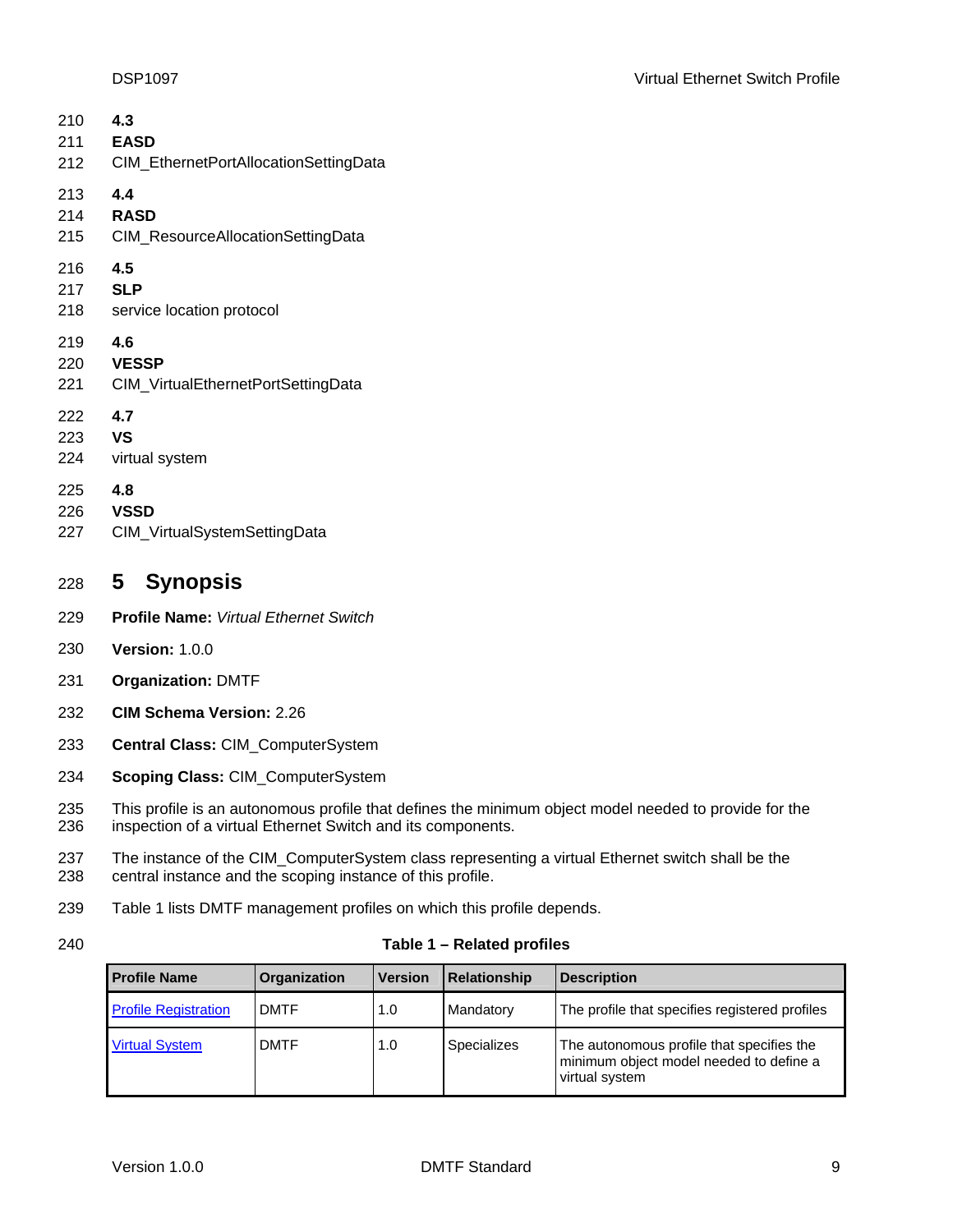### <span id="page-9-0"></span>241 **6 Description**

This profile specializes the autonomous *[Virtual System Profile](#page-6-0).* This profile defines the minimum top-level 242 243

object model needed to define a virtualization system's internal Ethernet switch. The primary design objective applied by this profile is that a virtual Ethernet switch and its components appear to a client as a 244

hosted virtual system with dedicated switch functionality. Typical management tasks such as 245

enumerating, analyzing, controlling, or configuring an Ethernet switch should be enabled without requiring 246

the client to understand specific aspects of an Ethernet switch. 247

#### 248 **6.1 DMTF management profile relationships**

- This profile is complementary to the *[Virtual System Profile](#page-6-0),* which it specializes*,* and to the *[System](#page-6-0) Virtualization Profile* 250 : 249
- 251 The *Virtual Ethernet Switch Profile* focuses on specializing the use of the components specified in the *[Virtual System Profile](#page-6-0)* to model the internal Ethernet Switches that are typically used to provide Ethernet connectivity within and outside of the virtualization platform. 252 253
- The *[Virtual System Profile](#page-6-0)* focuses on virtualization aspects that relate to virtual systems and their virtual resources, such as modeling the *structure* of virtual systems and their resources. The profile introduces the concept of virtual system configurations allowing the inspection of virtual system configuration and state information. 254 255 256 257
- The *[System Virtualization Profile](#page-6-0)* focuses on virtualization aspects that relate to host systems and their resources, such as modeling the *relationships* between host resources and virtual resources. Further, it addresses virtualization-specific tasks such as the creation or modification of virtual Ethernet switches and their configurations. 258 259 260 261
- 262 263 [Figure 1](#page-10-1) shows a structure of DMTF management profiles. For example, an implementation that instruments a virtualization platform may implement some of the following DMTF management profiles:
- 264 265 • The *Virtual Ethernet Switch Profile* enables the inspection and basic operations on a virtual Ethernet Switch.
- 266 The *[Virtual System Profile](#page-6-0)* enables the inspection of and basic operations on virtual systems.
- The *[System Virtualization Profile](#page-6-0)* enables the inspection of host systems, their capabilities, and their services for creation and manipulation of virtual systems, including virtual Ethernet switches*.*  267 268 269
- 270 271 272 273 274 • Resource-type-specific profiles enable the inspection and operation of resources for one particular resource type. They apply to both virtual and host resources; they do not cover virtualization-specific aspects of resources. A client may exploit resource-type-specific management profiles for the inspection and manipulation of virtual and host resources in a similar manner.
- The *[Ethernet Port Resource Virtualization Profile](#page-6-0)* is a specific resource allocation profile that enables the inspection and operation of resources for the two virtualization-specific uses of the CIM\_EthernetPort class and the simple resource allocation used for the connection between an Ethernet adapter and an Ethernet switch port. This profile specializes the abstract *[Resource](#page-6-0)* 275 276 277 *[Allocation Profile](#page-6-0)* and the abstract *[Allocation Capabilities Profile](#page-6-0)* and is scoped by the *[System](#page-6-0)* 278 *[Virtualization Profile](#page-6-0)* . A client may exploit this resource allocation profile to inspect all of the 279 following: 280 281
- 282 – the allocation of virtual Ethernet adapters and virtual Ethernet switch ports
- 283 – the connection of an Ethernet adapter (virtual or physical) to a virtual Ethernet switch port
- 284 285 – the allocation dependencies that the virtual resources have on host resources and resource pools
- 286 – the capabilities describing possible values for the resource allocations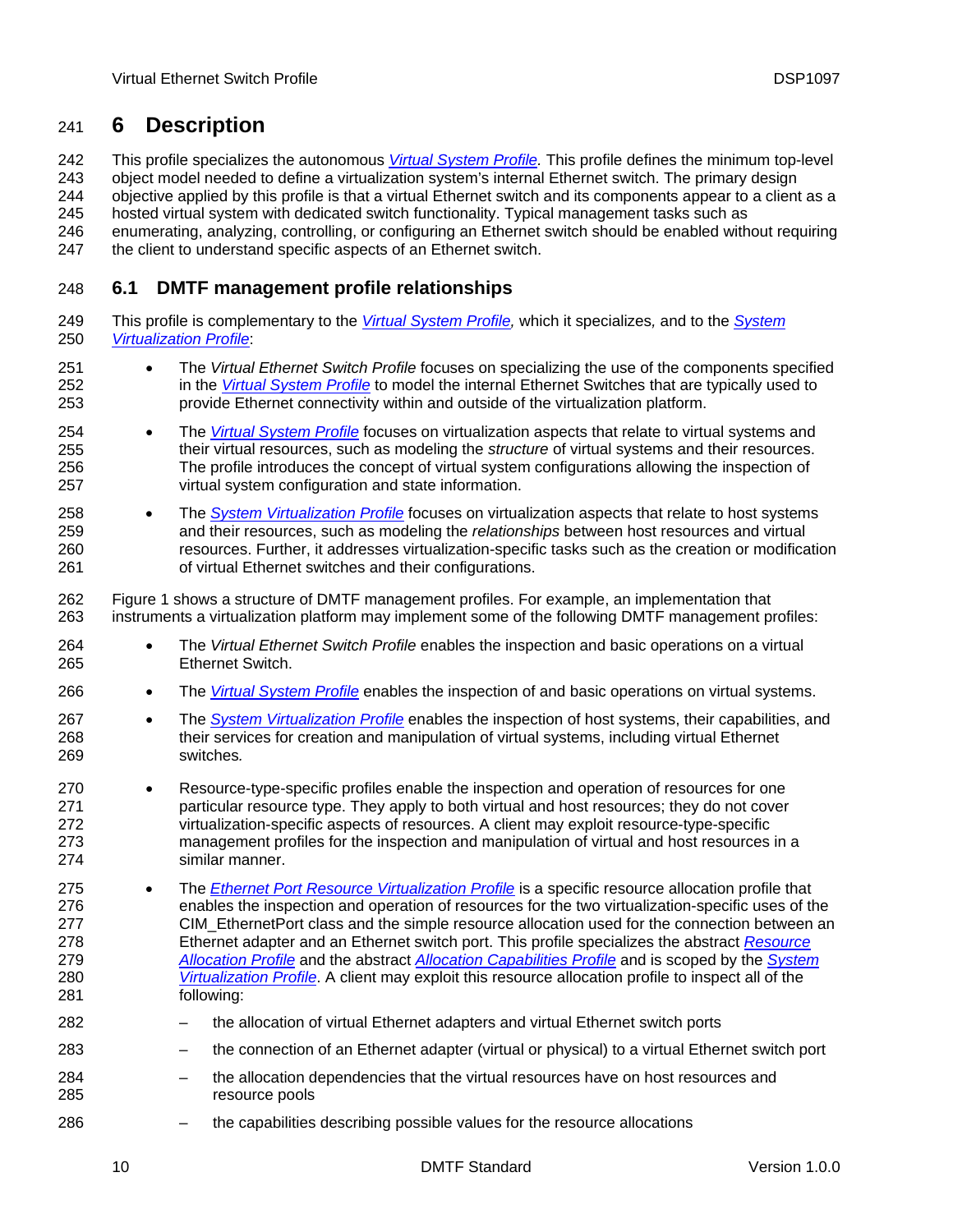#### <span id="page-10-0"></span>287 – the capabilities describing the mutability of the resource allocations



288

<span id="page-10-1"></span>289

#### **Figure 1 – DMTF Management profiles related to the virtual Ethernet switch**

### 290 **6.2 Virtual Ethernet switch class schema**

291 292 293 [Figure 2](#page-11-1) shows the class schema of this profile. It outlines the elements that are owned or specialized by this profile, as well as the dependency relationships between elements of this profile and other profiles. For simplicity in diagrams, the *CIM\_* prefix has been removed from class and association names.

The *[Computer System Profile](#page-6-0)* references additional classes in its class diagram that outline relationships with certain resources, services, and protocol endpoints. The *Virtual Ethernet Switch Profile* provides no specialization of these dependencies. For that reason they are not shown in the class diagram. For 297 details, refer to the *[Computer System Profile](#page-6-0)* and to the component profiles referenced there. 294 295 296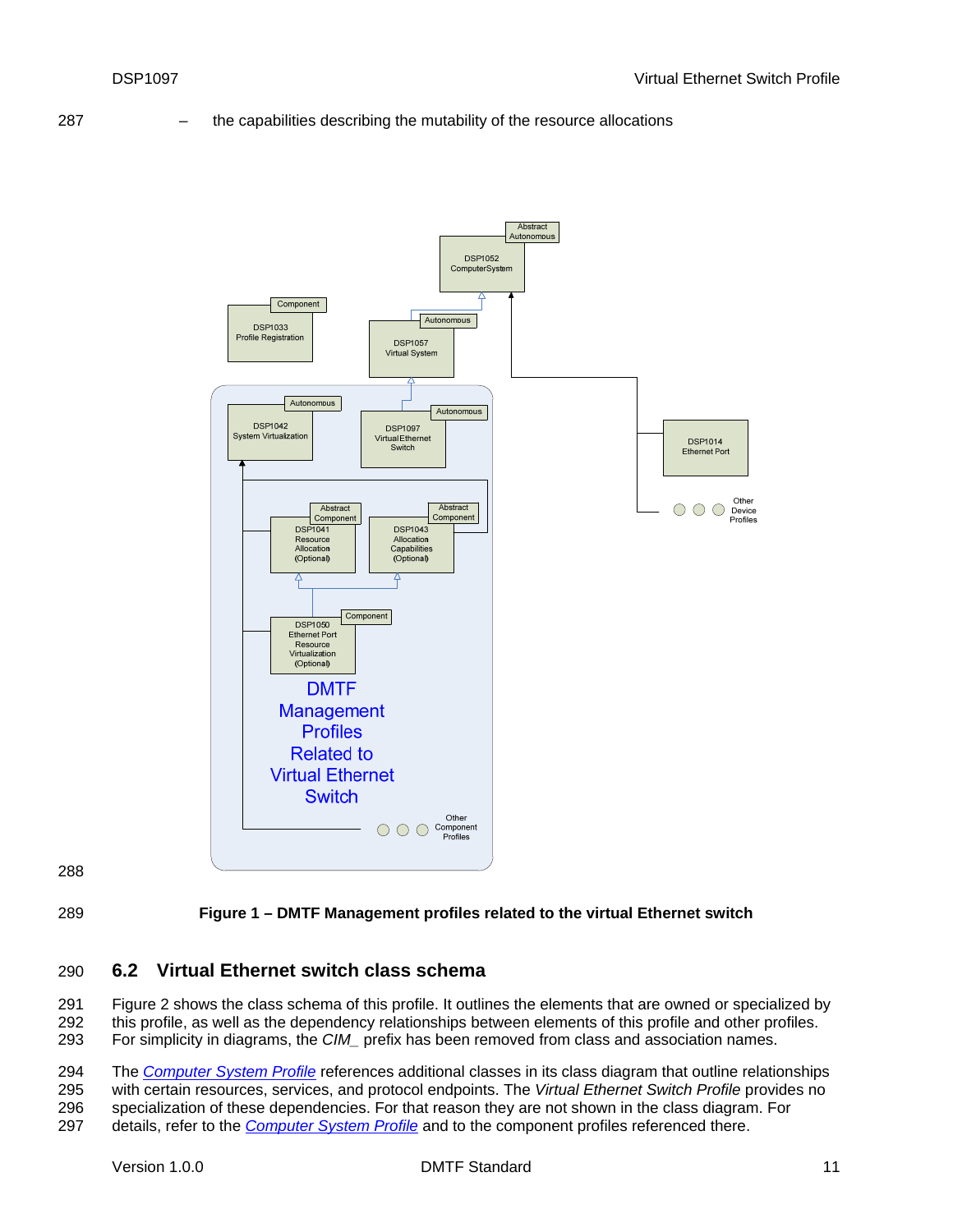<span id="page-11-0"></span>

<span id="page-11-1"></span>

#### **Figure 2 – Virtual Ethernet Switch Profile: Class Diagram**

- 300 This profile specifies the use of the following classes and associations:
- 301 • the CIM ComputerSystem class to represent a virtual Ethernet switch
- 302 303 • the CIM\_RegisteredProfile class and the CIM\_ElementConformsToProfile association to model conformance with this profile
- 304 305 • The CIM NetworkVLAN class represents a collection of VLAN endpoints that are members of the same VLAN.
- 306 307 • The CIM\_LANEndpoint class represents the Ethernet communication endpoint of the CIM\_EthernetPort that that represents an Ethernet switch port.
- 308 309 • The CIM VLANEndpoint class represents an endpoint on a virtual Ethernet switch which is assigned to a given VLAN or accepts traffic from one or more VLANs.
- 310 311 • The CIM VLANEndPointSettingData class represents the configuration data for CIM\_VLANEndpoint instances.
- 312 313 • The CIM ConnectivityCollection class represents a collection of LANEndpoints that are able to communicate with each other.
- 314 315 316 • the CIM VirtualEthernetSwitchSettingData class specializes the CIM VirtualSwitchSettingData class that specializes the CIM\_VirtualSystemSettingData class to add Ethernet switch-specific aspects of a virtual Ethernet switch
- 317 318 319 320 321 322 • The CIM\_SystemComponent association is used to model the relationship between the virtualization system's host resource pool of resource type 33 (Ethernet Connection) and the Virtual Ethernet Switch represented by the CIM\_ComputerSystem class to which the resource pool's Ethernet connections can be made. Etherent Connection resource pools are used for the allocation of a connection between an Ethernet port, that is typically part of a vitrual system, and an Ethernet switch port.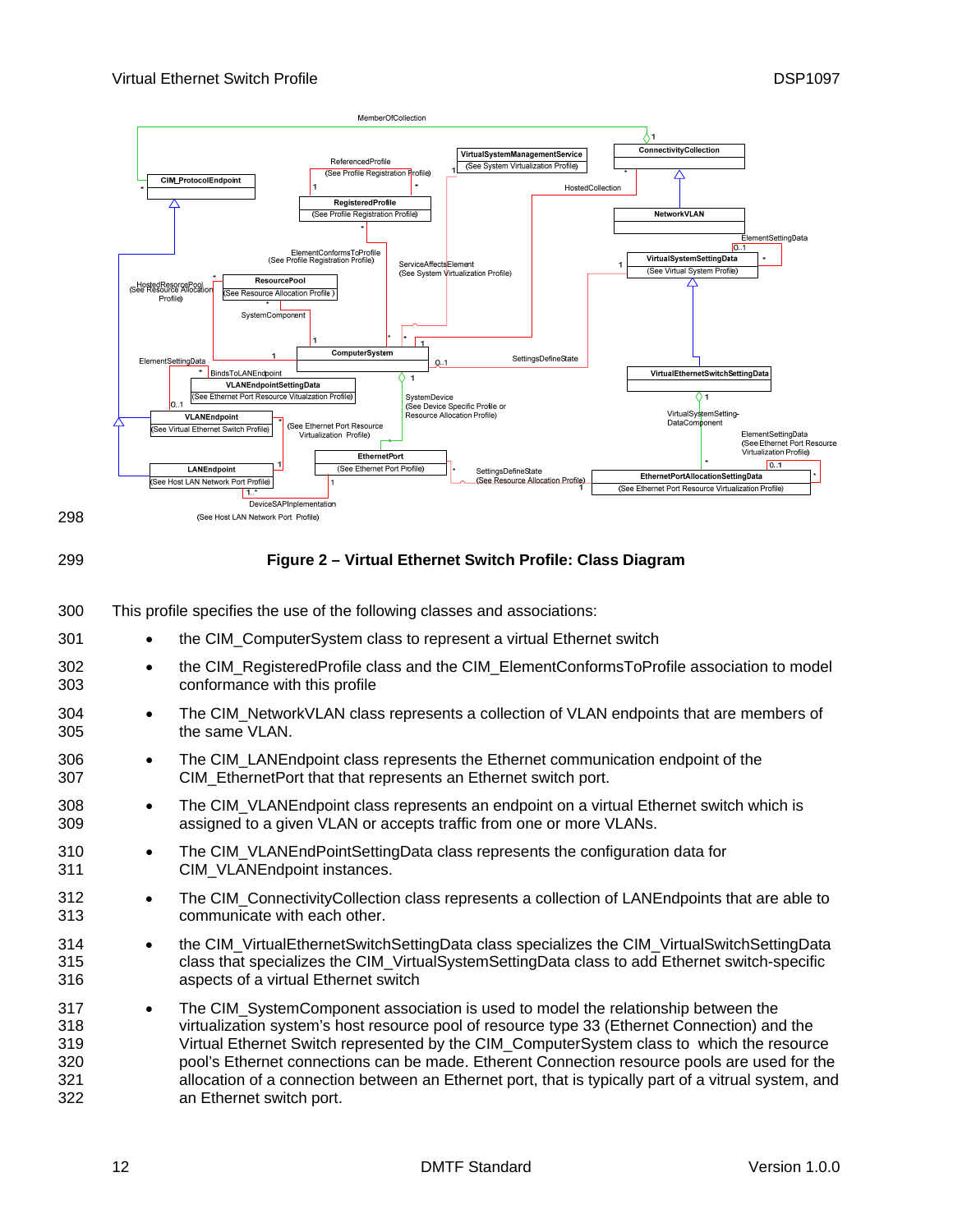- <span id="page-12-0"></span>323 324 325 326 327 • The CIM HostedCollection association is used to model the relationship of the Virtual Ethernet Switch represented by the CIM\_ComputerSystem class to each CIM\_NetworkVLAN instance that represents a VLAN available in the switch. It is also used used to model the relationship of the host system represented by the CIM\_ComputerSystem class to each CIM\_ConnectivityCollection.
- 328 329 330 • the CIM VirtualSystemSettingDataComponent association to model the aggregation of instances of the CIM\_EtherentPortAllocationSettingData class to one instance of the CIM\_Virtual-EtherentSwitchSettingData class, forming a virtual Ethernet switch configuration
- 331 332 333 334 • the CIM\_SettingsDefineState association to model the relationship between an instance of the CIM\_ComputerSystem class representing a virtual Ethernet Switch and an instance of the CIM\_VirtualEthernetSwitchSettingData class representing virtualization-specific aspects of that virtual Ethernet switch
- 335 336 • the CIM\_ElementSettingData association to model the relationship between an element and configuration data applicable to the element

337 338 339 In general, any mention of a class in this document means the class itself or its subclasses. For example, a statement such as "an instance of the CIM\_LogicalDevice class" implies an instance of the CIM\_LogicalDevice class or a subclass of the CIM\_LogicalDevice class.

#### 340 **6.3 Ethernet switch states and transitions**

341 The *Virtual Ethernet Switch Profile* adds no specialization to the states and transitions as specified in the *[Virtual System Profile](#page-6-0)*. Unlike the *[Virtual System Profile](#page-6-0)* model's requirement to match a model of a physical system, the virtual Ethernet switch model is solely intended for use in a virtualization system and does not have a defined corresponding physical system model. Thus, the need for power and enabled state transitions are minimal and most implementations will implement the minimum as described in the 342 343 344 345 346 *[Virtual System Profile](#page-6-0)*.

## <span id="page-12-1"></span>347 **7 Implementation**

348 349 This clause details the requirements related to classes and their properties for implementations of this profile. The CIM Schema descriptions for any referenced element and its sub-elements apply.

- 350 351 The list of all methods covered by this profile is provided in clause [8](#page-13-1). The list of all properties covered by this profile is provided in clause [10.](#page-17-1)
- 352 353 354 355 356 In references to CIM Schema properties that enumerate values, the numeric value is normative and the descriptive text following it in parenthesis is informational. For example, in the statement "If an instance of the CIM VirtualSystemManagementCapabilities class contains the value 3 (DestroySystemSupported) in an element of the SynchronousMethodsSupported[] array property", the "value 3" is normative text and "(DestroySystemSupported)" is descriptive text.
- 357 Unless explicitly described, the text in this clause does not relax any of the implementation details 358 described in clause 7 of the *[Virtual System Profile](#page-6-0)*.

### 359 **7.1 Virtual Ethernet switch**

360 The CIM\_ComputerSystem class shall be used to represent virtual Ethernet switches. One instance of the

- 361 362 CIM\_ComputerSystem class shall exist for each virtual Ethernet switch that is conformant to this profile, regardless of its state.
- 363 This subclause and all secondary subclauses apply to instances of the CIM\_ComputerSystem class that 364 represent virtual Ethernet switches in this profile and the virtual system in the *[Virtual System Profile](#page-6-0)*.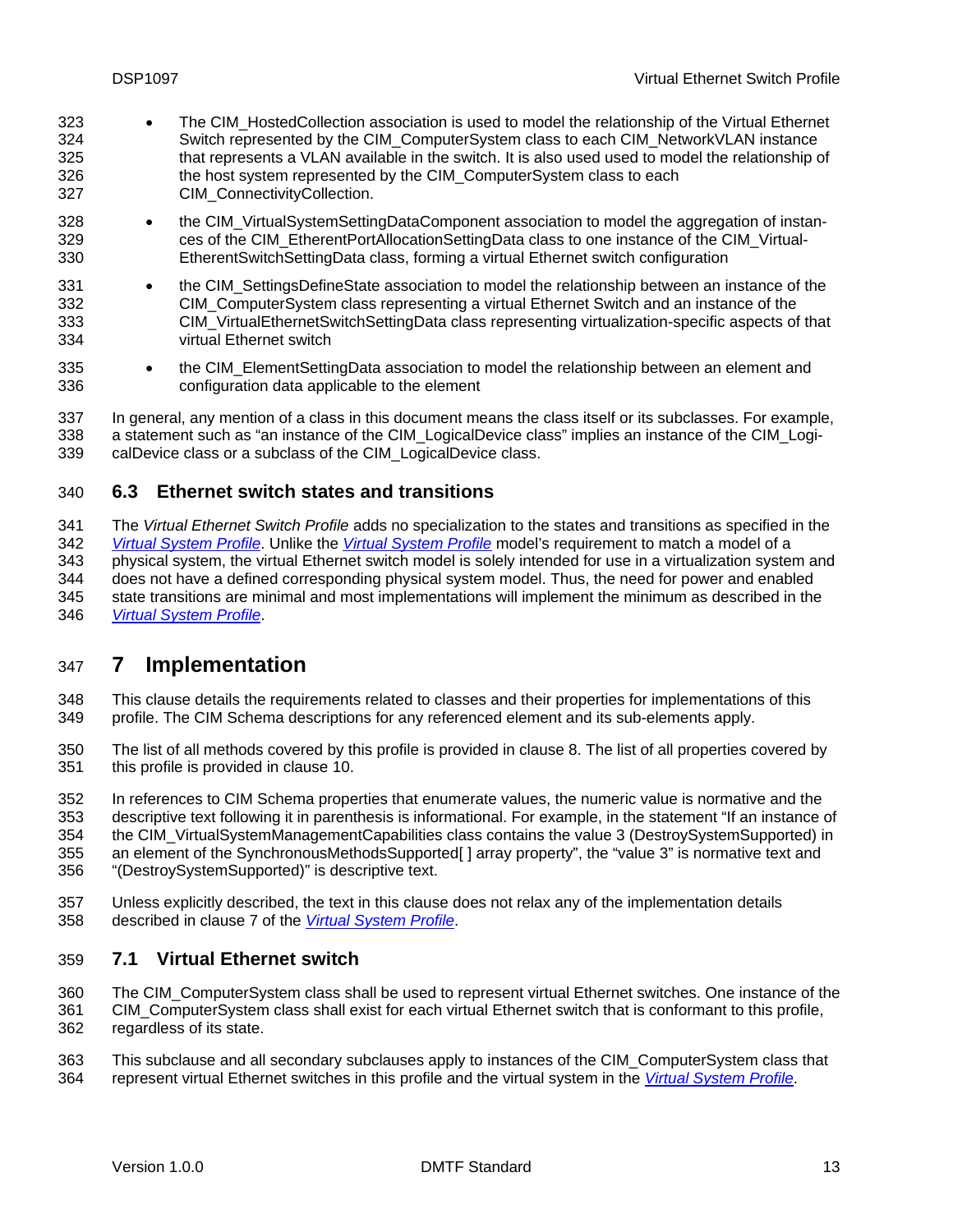#### <span id="page-13-3"></span><span id="page-13-0"></span>365 **7.1.1 CIM\_ComputerSystem.Dedicated property**

366 The Dedicated property shall be supported and set to match the value 38 (Ethernet Switch).

### <span id="page-13-5"></span>367 **7.1.2 CIM\_VirtualEthernetSwitchSettingData.VirtualSystemType**

- 368 369 The VirtualSystemType property shall be supported and contain the value "DMTF:Virtual Ethernet Switch".
- 370

#### <span id="page-13-4"></span>371 **7.1.3 CIM\_VirtualEthernetSwitchSettingData.AssociatedResourcePool**

372 373 374 375 The AssoicatedResourcePool property shall be supported when VirtualEternetSwitchSettingData is used as an instance in a virtual system configuration as specified in the *[Virtual System Profile](#page-6-1)*. The property shall contain the list of host resource pools are associated with an Ethernet Switch for the purpose of the allocation of Ethernet connections between a virtual machine and an Ethernet switch.

#### 376 **7.1.4 CIM\_NetworkVLAN.TypeOfMedia**

377 The TypeOfMedia property shall be set to the value 3 (Ethernet).

### <span id="page-13-1"></span>378 **8 Methods**

This profile does not define any extrinsic methods beyond those defined or referenced in the *[Virtual](#page-6-0)* 380 . System Profile 379

#### <span id="page-13-2"></span>381 **8.1 Profile conventions for operations**

- 382 383 The implementation requirements on operations for each profile class (including associations) are specified in class-specific subclauses of this clause.
- 384 The default list of operations for all classes is:
- 385 • GetInstance( )
- 386 • EnumerateInstances()
- 387 • EnumerateInstanceNames()
- 388 For classes that are referenced by an association, the default list also includes
- 389 • Associators( )
- 390 • AssociatorNames( )
- 391 • References( )
- 392 • ReferenceNames()
- 393 394 Implementation requirements on operations defined in the default list are provided in the class-specific subclauses of this clause.
- 395 396 The implementation requirements for methods of classes listed in [8.1](#page-13-2), but not addressed by a separate subclause of this clause are specified by the "Methods" clauses of respective base profiles, namely [DSP1041](#page-6-0) and [DSP1043.](#page-6-0) These profiles are specialized by this profile; in these cases, this profile does not add method specifications beyond those defined in its base profiles. 397 398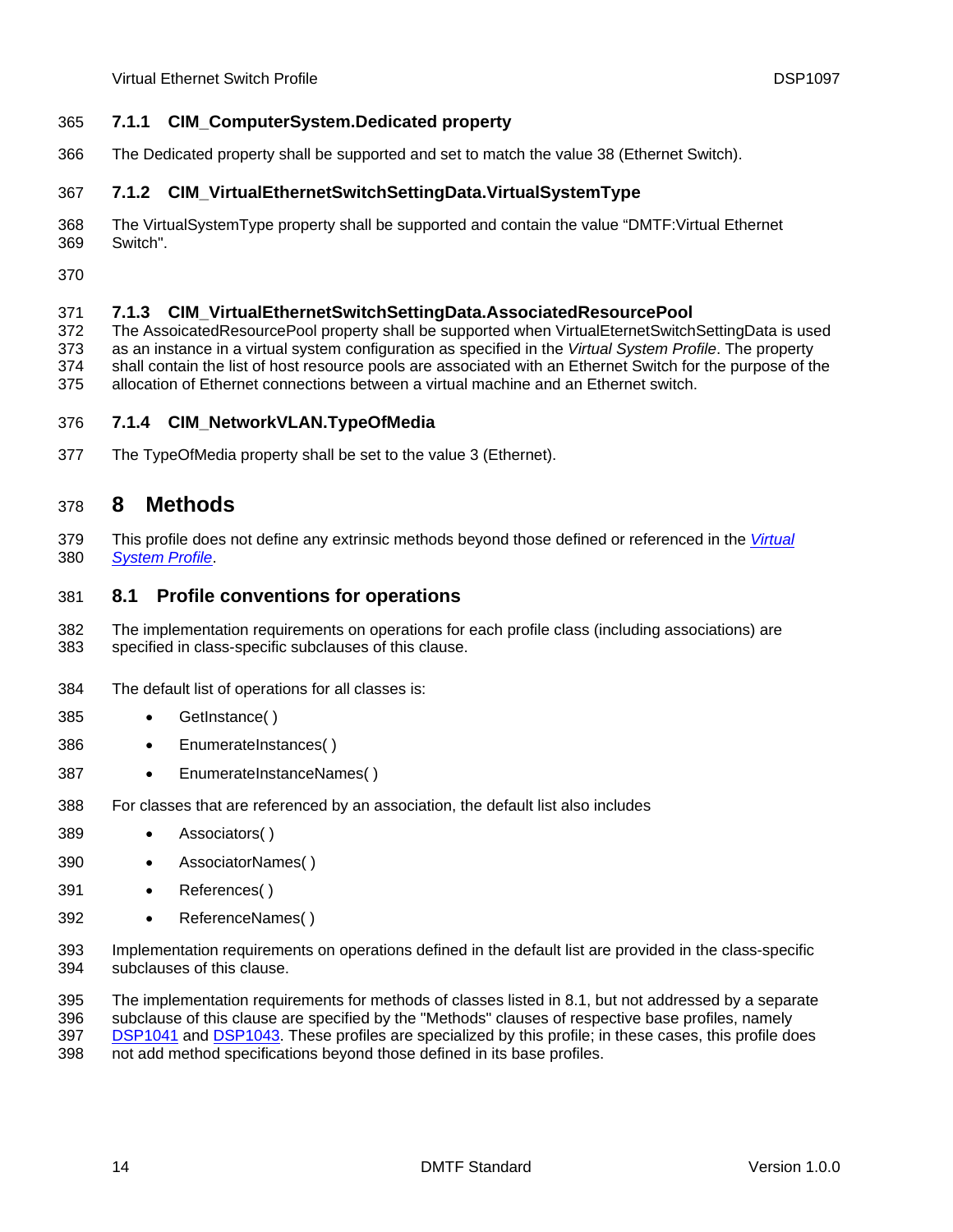#### <span id="page-14-0"></span>399 **8.1.1 CIM\_ComputerSystem**

All operations in the default list in [8.1](#page-13-2) shall be implemented as specified by [DSP0200.](#page-6-0) In addition, the requirements of the CIM schema and other prerequisite specifications (including profiles) apply. 400 401

#### 402 **8.1.2 CIM\_NetworkVLAN**

All operations in the default list in [8.1](#page-13-2) shall be implemented as specified by [DSP0200.](#page-6-0) In addition, the requirements of the CIM schema and other prerequisite specifications (including profiles) apply. 403 404

#### 405 **8.1.3 CIM\_ConnectivityCollection**

All operations in the default list in [8.1](#page-13-2) shall be implemented as specified by [DSP0200.](#page-6-0) In addition, the requirements of the CIM schema and other prerequisite specifications (including profiles) apply. 406 407

#### 408 **8.1.4 CIM\_ElementSettingData**

All operations in the default list in [8.1](#page-13-2) shall be implemented as specified by [DSP0200.](#page-6-0) In addition, the requirements of the CIM schema and other prerequisite specifications (including profiles) apply. 409 410

#### 411 **8.1.5 CIM\_HostedCollection**

- All operations in the default list in [8.1](#page-13-2) shall be implemented as specified by [DSP0200.](#page-6-0) In addition, the 412
- requirements of the CIM schema and other prerequisite specifications (including profiles) apply. 413

#### 414 **8.1.6 CIM\_MemberOfCollection**

All operations in the default list in [8.1](#page-13-2) shall be implemented as specified by [DSP0200.](#page-6-0) In addition, the requirements of the CIM schema and other prerequisite specifications (including profiles) apply. 415 416

#### 417 **8.1.7 CIM\_RegisteredProfile**

All operations in the default list in [8.1](#page-13-2) shall be implemented as specified by [DSP0200.](#page-6-0) In addition, the requirements of the CIM schema and other prerequisite specifications (including profiles) apply. 418 419

#### 420 **8.1.8 CIM\_SystemComponent**

All operations in the default list in [8.1](#page-13-2) shall be implemented as specified by [DSP0200.](#page-6-0) In addition, the requirements of the CIM schema and other prerequisite specifications (including profiles) apply. 421 422

#### 423 **8.1.9 CIM\_VirtualEthernetSwitchSettingData**

All operations in the default list in [8.1](#page-13-2) shall be implemented as specified by [DSP0200.](#page-6-0) In addition, the requirements of the CIM schema and other prerequisite specifications (including profiles) apply. 424 425

#### 426 **8.1.10 CIM\_VirtualSystemSettingDataComponent**

All operations in the default list in [8.1](#page-13-2) shall be implemented as specified by [DSP0200.](#page-6-0) In addition, the requirements of the CIM schema and other prerequisite specifications (including profiles) apply. 427 428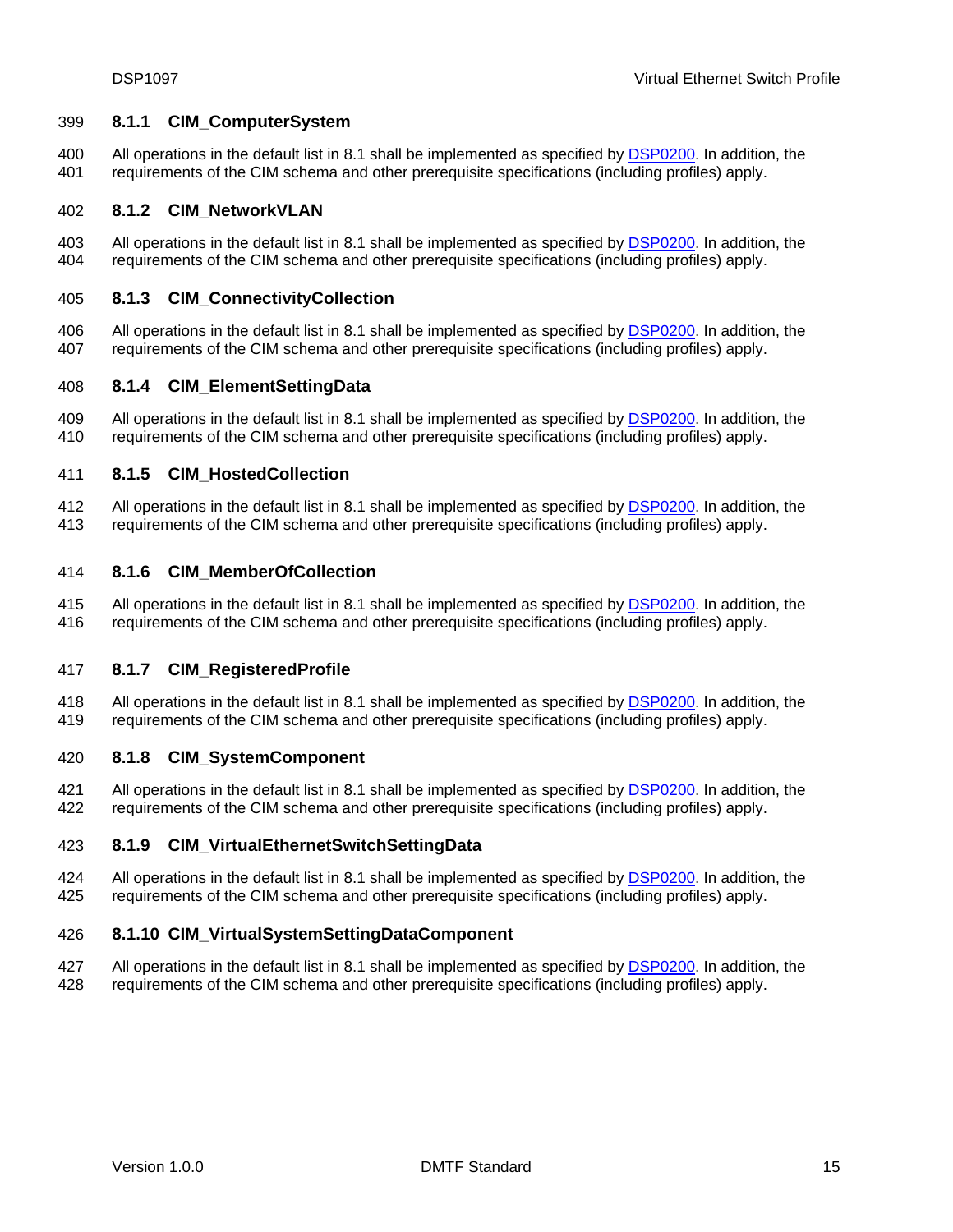### <span id="page-15-0"></span>429 **9 Use cases**

430 431 The following use cases and object diagrams illustrate the use of this profile*.* They are for informational purposes only and do not introduce behavioral requirements for implementations of the profile.

### 432 **9.1 Virtual system detection and inspection**

The *Virtual System Profile* includes a set of valid use cases that are not included in this document. This document includes only those use cases that are specific to the understanding, discovery, and management of a virtual Ethernet switch. 433 434 435

#### 437 436 **9.1.1 Example of virtual Ethernet switch and its relationship to a virtualization platform's host system**

438 439 [Figure 3](#page-15-1) shows an example of a Virtual Ethernet Switch (ES1) hosted by the virtualization platform (HS1). Although the diagram is simplified, the virtual Ethernet switch as modeled is a compliant virtual system as

specified in the *Virtual System Profile* and this profile. This example switch has one Ethernet switch port 440

represented by the instance of the CIM\_EthernetPort class ESP1. The allocation was from resource pool 441

RP1 and is a compliant Ethernet switch port allocation as specified in the *[Ethernet Port Resource](#page-6-0)* 442

[Virtualization Profile](#page-6-0) and the **[System Virtualization Profile](#page-6-0)**. The Ethernet switch port is a member of the 443

connectivity collection CC1, as shown with the CIM\_MemberOfCollection association between instances 444

LEP1:LANEndPoint and CC1:ConnectivityCollection. The *[Ethernet Port Resource Virtualization Profile](#page-6-0)* 445

compliant Ethernet switch port in the example is VLAN aware, as shown through the VLANEndpoint 446

instance VEP1 and its membership in the NetworkVLAN collection NV1. ES1 has one Ethernet 447

Connection resource pool, RP2, that is used as specified in the *[Ethernet Port Resource Virtualization](#page-6-0)* 449 *[Profile](#page-6-0)* and is associated to ES1 with the SystemComponent association. 448



<span id="page-15-1"></span>

451 **Figure 3 – Basic example of virtual Ethernet switch**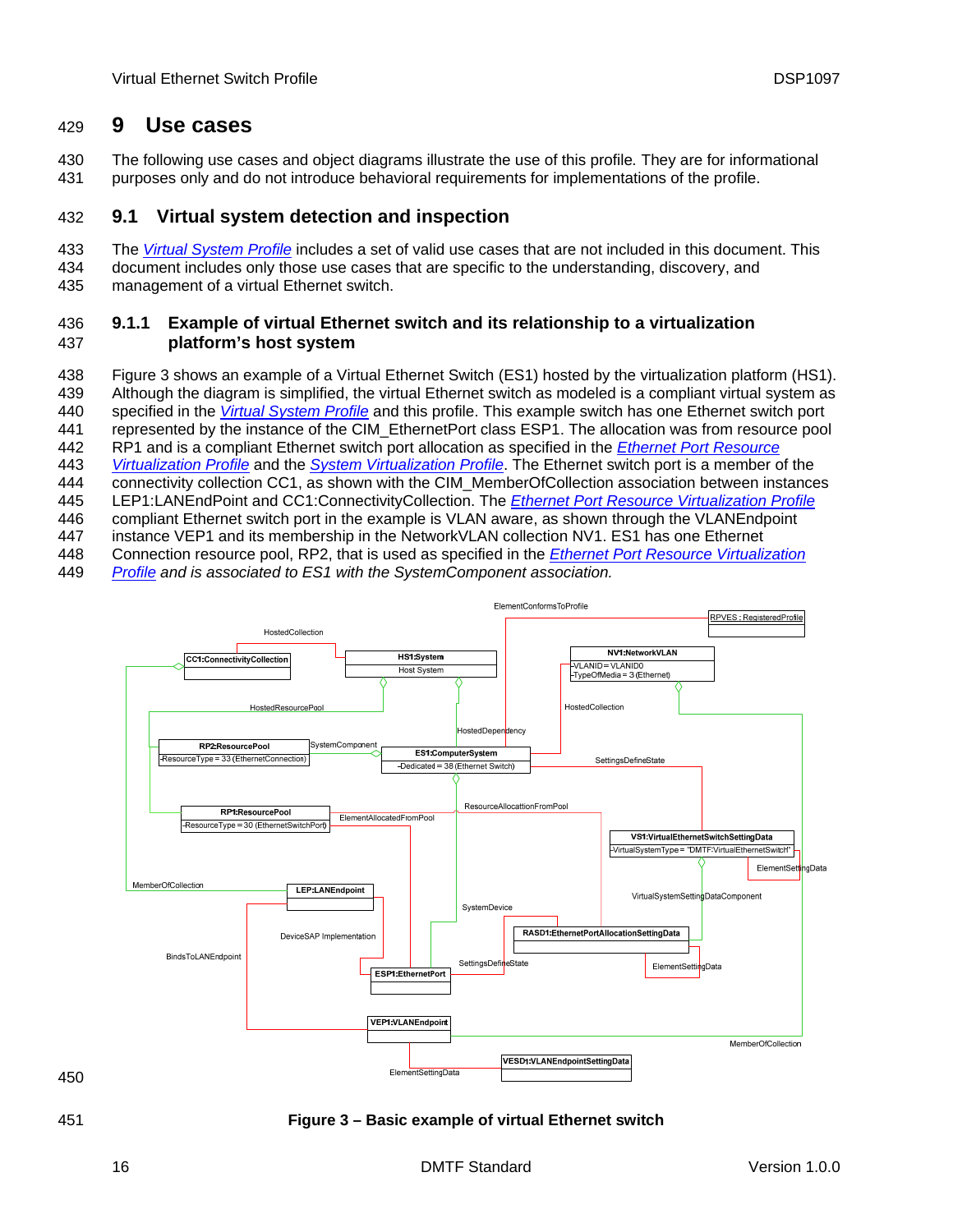#### <span id="page-16-0"></span>452 **9.1.2 Discover conformant virtual Ethernet switches using SLP**

453 454 455 This use case describes how to locate instances of the CIM\_ComputerSystem class that represent virtual Ethernet Switches that are central instances of this profile (the *Virtual Ethernet Switch Profile*)*.* This is a two-step process:

- <span id="page-16-1"></span>456 457 458 459 1) The service location protocol (SLP) is used to locate CIM object managers (CIMOMs) where this profile is implemented. A CIMOM using SLP facilities provides information about itself to SLP in the form of an SLP service template. The service template may contain information about the set of DMTF management profiles that is implemented at the CIMOM.
- 460 461 2) Normal CIM enumeration and association resolution is used to find instances of the CIM\_ComputerSystem class that represent central instances of this profile.
- 462 463 464 **Assumption:** This profile is registered in at least one CIMOM that maintains a registration with an SLP Directory Agent; the registration includes information about registered DMTF management profiles. The client is able to make SLP calls and invoke intrinsic CIM operations.
- 465 466 A client can locate instances of the CIM\_ComputerSystem class that represent virtual systems that are central instances of this profile as follows:
- 467 1) The client invokes the SLPFindSrvs( ) SLP function:
- 468 The value of the srvtype parameter is set to "service: wbem".
- 469 – The value of the scopelist parameter is set to "default".
- 470 471 – The value of the filter parameter is set to "(RegisteredProfilesSupported=DMTF:Virtual Ethernet Switch Profile)".
- 472 473 The result is a list of URLs that identify CIMOMs where this profile (the Virtual Ethernet Switch Profile) is implemented.
- <span id="page-16-2"></span>474 475 2) The client contacts each of the CIMOMs and enumerates or queries the CIM\_RegisteredProfile class.
- 476 477 478 479 – As input, the client needs to use the address information of one server obtained in step [1\)](#page-16-1) and issue the intrinsic EnumerateInstanceNames( ) CIM operation on the CIM\_RegisteredProfile class. Alternatively, the client may issue the intrinsic ExecuteQuery CIM operation and specify a where clause that, for example, limits the value ranges for the RegisteredName and RegisteredVersion properties of the CIM\_RegisteredProfile class.
- 481 482 483 484 – As a result, the client receives a list of references to instances of the CIM\_RegisteredProfile class that represent implementations of this profile (the *Virtual Ethernet Switch Profile*) at the intended target location. On a query operation this list is already limited according to the input selection criteria.
- 485 486 487 3) The client selects one reference and resolves the CIM\_ElementConformsToProfile association from the instance of the CIM\_RegisteredProfile class to instances of the CIM\_ComputerSystem class.
- 488 489 – As input, the client needs to provide the reference to an instance of the CIM\_Registered-Profile class that was selected from the result set obtained in step [2\).](#page-16-2)
- 490 491 – As a result, the client receives a list of references referencing instances of the CIM\_ComputerSystem class that represents virtual Ethernet switches.
- 492 493 **Result:** The result is that the client knows a set of references referencing instances of the CIM\_ComputerSystem class that represent virtual Ethernet Switches that are central instances of this profile.

#### 494 **9.1.3 Locate virtual Ethernet switches hosted by a host system**

495 496 **Assumption:** The client knows a reference to an instance of the CIM\_System class that is a central instance of the *[System Virtualization Profile](#page-6-2)* and represents a host system.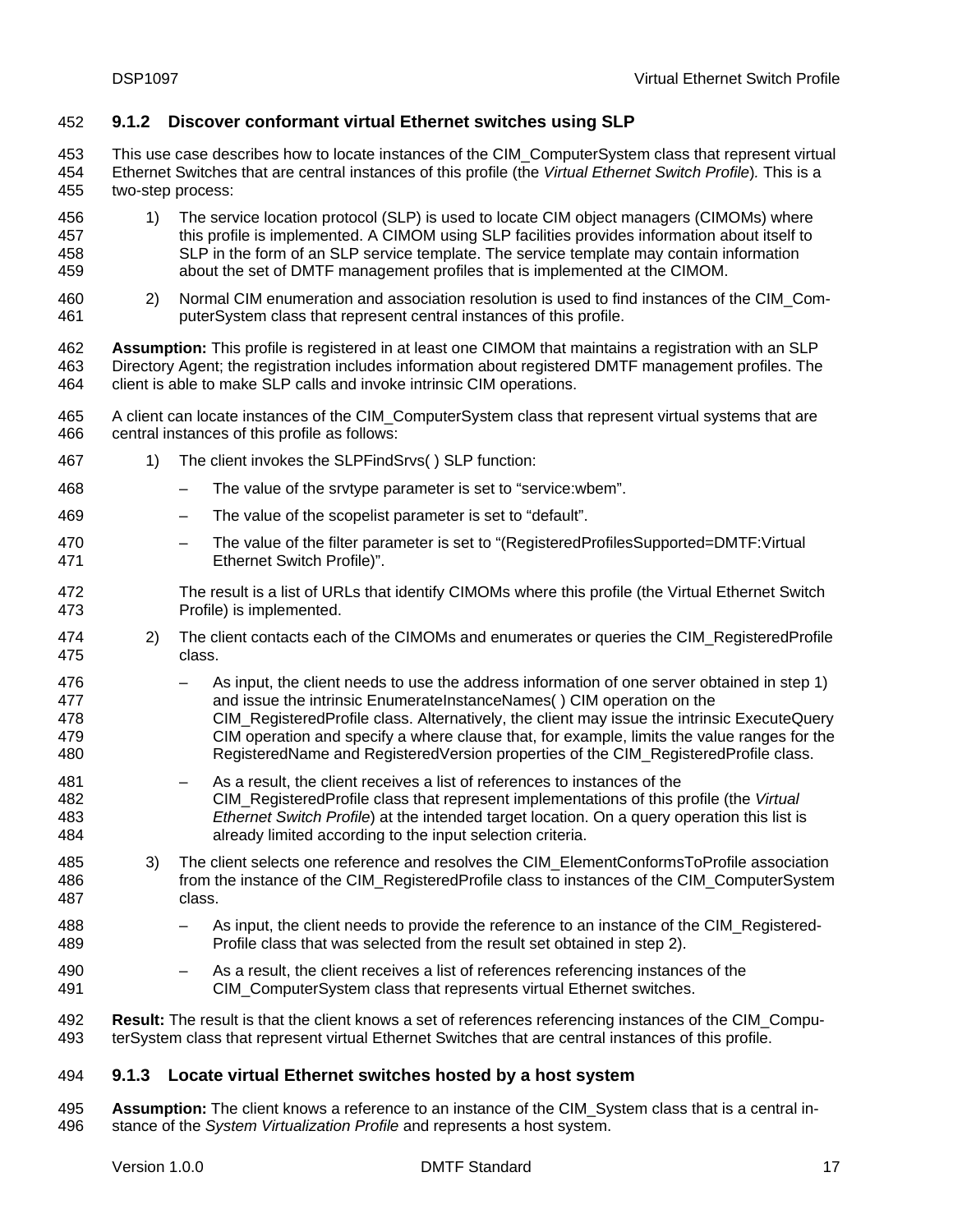<span id="page-17-0"></span>497 498 499 500 501 502 503 504 505 506 507 508 509 510 511 512 513 514 • The client invokes the intrinsic AssociatorNames() CIM operation for the list of virtual systems, as follows: – The value of the ObjectName parameter is set to refer to the instance of the CIM\_System class. – The value of the AssocClass parameter is set to "CIM\_HostedDependency". – The value of the ResultClass parameter is set to "CIM\_ComputerSystem". The result is a list of references to instances of the CIM\_ComputerSystem class. The resulting set of references to instances of the CIM ComputerSystem class where the property dedicated matches "38 (Ethernet Switch)" represent Ethernet switches that are hosted by the host system. From this list the client invokes the intrinsic AssociatorNames( ) CIM operation on each element for an associated CIM\_VirtualEthernetSwitchSettingData , as follows: The value of the ObjectName parameter is set to refer to the instance of the CIM\_ComputerSystem class received in the previous operation. • The value of the AssocClass parameter is set to "CIM\_SettingsDefineState". The value of the ResultClass parameter is set to "CIM\_VirtualEthernetSwitchSettingData". **Result:** Each ComputerSystem with an associated instance of CIM\_VirtualEthernetSwitchSettingData

515 where the VirtualSystemType matches "DMTF:VirtualEthernetSwitch is a host virtual Ethernet switch.

## <span id="page-17-1"></span>516 **10 CIM elements**

517 [Table 2](#page-17-2) lists CIM elements that are defined or specialized for this profile. Each CIM element shall be

518 519 implemented as described in [Table 2](#page-17-2). The CIM Schema descriptions for any referenced element and its sub-elements apply.

- 520 Clauses [7](#page-12-1) ("[Implementation](#page-12-1)") and [8](#page-13-1) (["Methods"](#page-13-1)) may impose additional requirements on these elements.
- <span id="page-17-2"></span>521

**Table 2 – CIM Elements: Virtual System Profile** 

| <b>Element</b>                                                  | Requireme<br>nt | <b>Notes</b>     |
|-----------------------------------------------------------------|-----------------|------------------|
| <b>Classes</b>                                                  |                 |                  |
| CIM_ComputerSystem                                              | Mandatory       | See 10.1.        |
| CIM_ConnectivityCollection                                      | Optional        | See 10.2.        |
| CIM_ElementSettingData for CIM_VirtualEthernetSwitchSettingData | Mandatory       | See 10.3.        |
| CIM_ElementSettingData for CIM_VLANEndpointSetttingData         | Conditional     | See DMTF DSP1050 |
| CIM_ElementSettingData for CIM_VirtualEthernetPortSettingData   | Conditional     | See DMTF DSP1050 |
| CIM HostedCollection                                            | Optional        | See 10.4.        |
| CIM MemberOfCollection                                          | Optional        | See 10.5.        |
| CIM NetworkVLAN                                                 | Optional        | See 10.6.        |
| CIM_RegisteredProfile                                           | Mandatory       | See 10.7.        |
| CIM_SettingsDefineState                                         | Mandatory       | See 10.8.        |
| <b>CIM SystemComponent</b>                                      | Conditional     | See 10.9.        |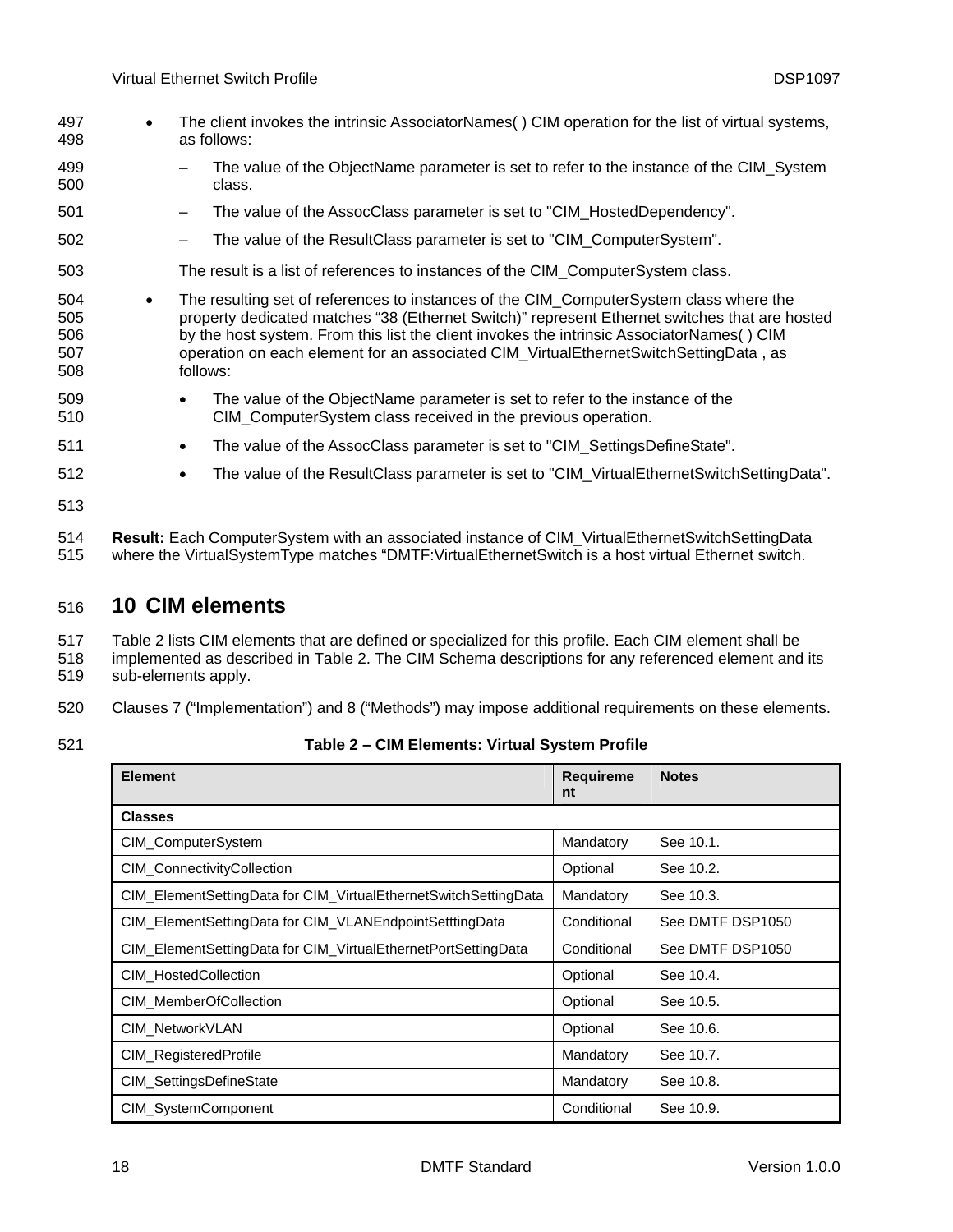<span id="page-18-0"></span>

| <b>Element</b>                        | <b>Requireme</b><br>nt | <b>Notes</b> |
|---------------------------------------|------------------------|--------------|
| CIM VirtualEthernetSwitchSettingData  | Mandatory              | See 10.10.   |
| CIM_VirtualSystemSettingDataComponent | Conditional            | See 10.11.   |
| <b>Indications</b>                    |                        |              |
| None defined in this profile          |                        |              |

### <span id="page-18-1"></span>522 **10.1 CIM\_ComputerSystem**

- The use of the CIM\_ComputerSystem class is specialized in the *Computer System Profile* and refined in this profile. 523 524
- 525 The requirements in [Table 3](#page-18-4) are in addition to those mandated by the *Computer System Profile.*

<span id="page-18-4"></span>

#### 526 **Table 3 – Class: CIM\_ComputerSystem**

| <b>Elements</b> | Requirement | <b>Notes</b> |
|-----------------|-------------|--------------|
| Dedicated       | Mandatory   | See 7.1.1.   |

### <span id="page-18-2"></span>527 **10.2 CIM\_ConnectivityCollection (Optional)**

- An implementation may use an instance of the CIM\_ConnectivityCollection class to represent a collection 528
- of associated CIM\_LANEndpoint instances that have current or potential connectivity between the endpoints in this collection. 529 530

### <span id="page-18-3"></span>531 **10.3 CIM\_ElementSettingData (CIM\_VirtualEthernetSwitchSettingData)**

532 The CIM\_ElementSettingData association associates the top-level instance of the

533 CIM\_VirtualEthernetSwitchSettingData class in a "State" virtual Ethernet switch configuration and top-

534 level instances of the CIM\_VirtualEthernetSwitchSettingData class in other virtual Ethernet Switch system

- configurations. The use of the CIM\_ElementSettingData class is specialized in the *Computer System* 535
- 536 **Profile** and refined in this profile.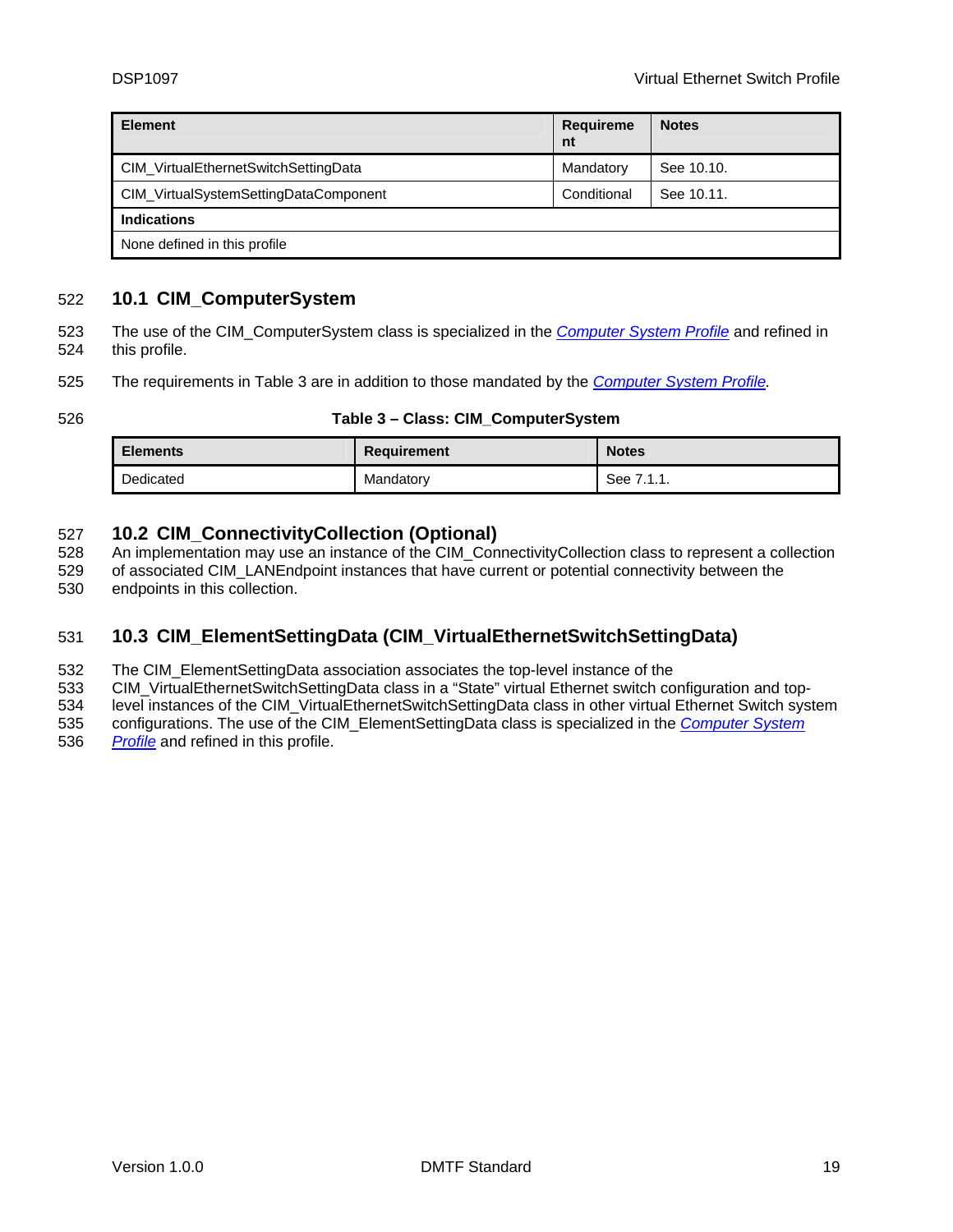- <span id="page-19-0"></span>537 [Table 4](#page-19-2) lists the requirements for this association.
- <span id="page-19-2"></span>538

#### **Table 4 – Association: CIM\_ElementSettingData**

| <b>Element</b>                                                                                                                                                                                                                                                                                    | <b>Requirement</b> | <b>Notes</b>                                                                                                                                                                                      |  |
|---------------------------------------------------------------------------------------------------------------------------------------------------------------------------------------------------------------------------------------------------------------------------------------------------|--------------------|---------------------------------------------------------------------------------------------------------------------------------------------------------------------------------------------------|--|
| ManagedElement                                                                                                                                                                                                                                                                                    | Mandatory          | Key: Reference to an instance of the<br>CIM_VirtualEthernetSwitchSettingData class that represents<br>the virtual-switch specific properties of the virtual Ethernet<br>Switch<br>Cardinality: 01 |  |
|                                                                                                                                                                                                                                                                                                   |                    |                                                                                                                                                                                                   |  |
| SettingData                                                                                                                                                                                                                                                                                       | Mandatory          | Key: Reference to an instance of the<br>CIM_VirtualEthernetSwitchSettingData class that represents<br>a virtual Ethernet switch configuration                                                     |  |
|                                                                                                                                                                                                                                                                                                   |                    | Cardinality: *                                                                                                                                                                                    |  |
| <b>IsDefault</b>                                                                                                                                                                                                                                                                                  | Mandatory          | None                                                                                                                                                                                              |  |
| <b>IsCurrent</b>                                                                                                                                                                                                                                                                                  | Unspecified        |                                                                                                                                                                                                   |  |
| <b>IsNext</b>                                                                                                                                                                                                                                                                                     | Mandatory          | None                                                                                                                                                                                              |  |
| <b>IsMinimum</b>                                                                                                                                                                                                                                                                                  | Mandatory          | Shall be set to 1 (Not Applicable)                                                                                                                                                                |  |
| IsMaximum                                                                                                                                                                                                                                                                                         | Mandatory          | Shall be set to 1 (Not Applicable)                                                                                                                                                                |  |
| NOTE 1:<br>The cardinality of the ManagedElement role is 01 (and not 1) because there are instances of the<br>CIM_VirtualEthernetSwitchSettingData class that do not have an associated instance of the CIM_VirtualSystem-<br>SwitchData class through the CIM_ElementSettingData association.    |                    |                                                                                                                                                                                                   |  |
| NOTE 2:<br>The cardinality of the SettingData role is * (and not 1) because there are instances of the<br>CIM_VirtualEthernetSwitchSettingData class that do not have an associated instance of the<br>CIM_VirtualEthernetSwitchSettingData class through the CIM_ElementSettingData association. |                    |                                                                                                                                                                                                   |  |

### <span id="page-19-1"></span>539 **10.4 CIM\_HostedCollection (optional)**

The CIM\_HostedCollection association may associate an instance of the CIM\_ComputerSystem class representing a virtual Ethernet Switch and an instance of CIM\_NetworkVLAN or associates an instance of 540 541

the CIM\_System class representing the host system and an instances of CIM\_ConnectivityCollection. 542

543 544 Support of the CIM\_HostedCollection association is conditional on the support of CIM\_NetworkVLAN or CIM\_ConnectivityCollection.

545 [Table 5](#page-19-3) lists the requirements for this association.

<span id="page-19-3"></span>

### **Table 5 – Association: CIM\_HostedCollection**

| <b>Elements</b> | <b>Requirement</b> | <b>Notes</b>                                                                                                                                                                                                            |
|-----------------|--------------------|-------------------------------------------------------------------------------------------------------------------------------------------------------------------------------------------------------------------------|
| Antecedent      | Mandatory          | <b>Key:</b> Reference to an instance of the CIM Computer-<br>System class that represents a virtual Ethernet Switch or<br>the instance of CIM_ComputerSystem class that represent<br>the host.<br><b>Cardinality: 1</b> |
| Dependent       | Mandatory          | <b>Key:</b> Reference to an instance of CIM_NetworkVLAN or an<br>instance of CIM Connectivity Collection<br>Cardinality: *                                                                                              |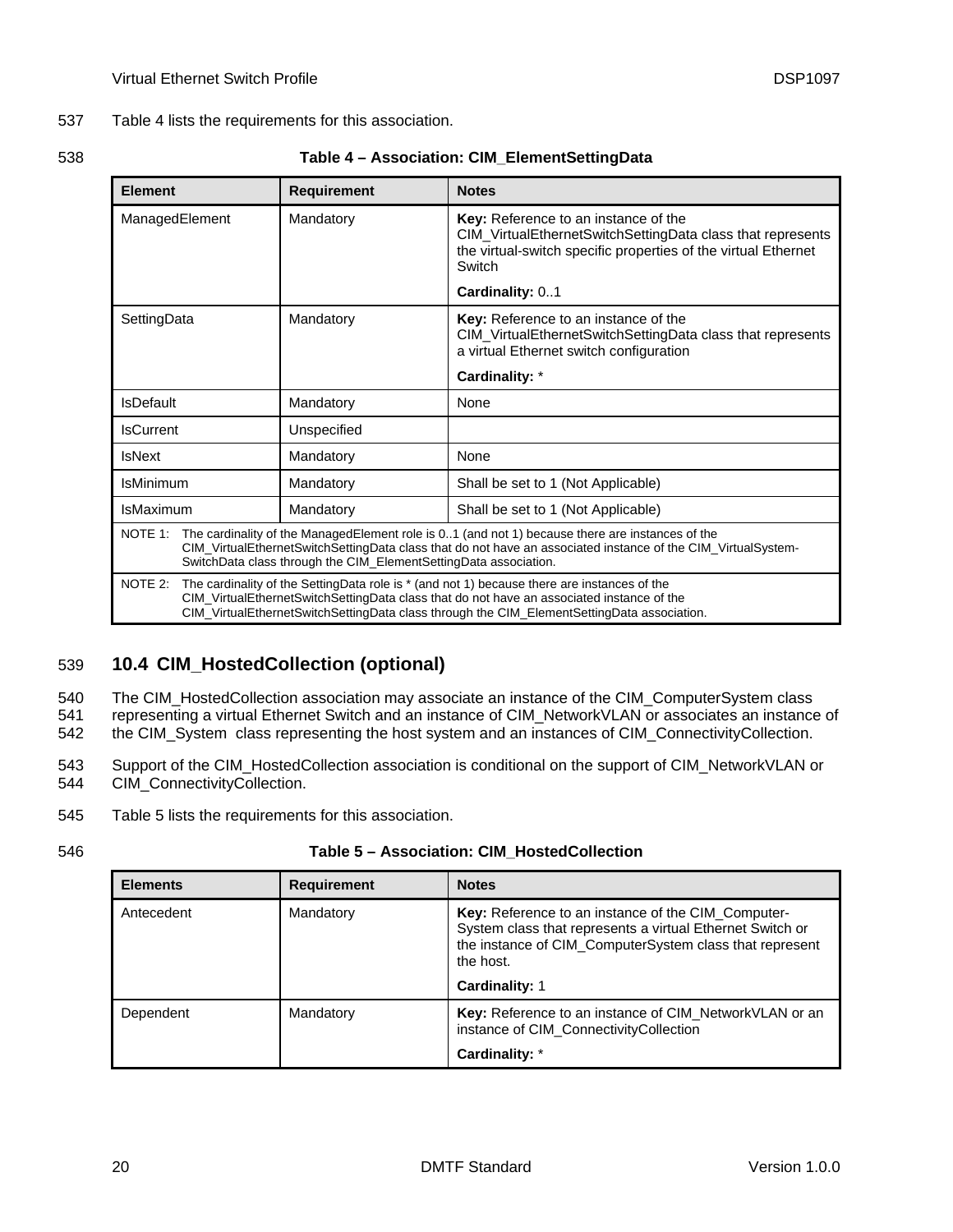### <span id="page-20-1"></span><span id="page-20-0"></span>547 **10.5 CIM\_MemberOfCollection (optional)**

548 The CIM\_MemberOfCollection association associates an aggregation of instances of the

549 CIM\_ProtocolEndpoint class representing either a CIM\_VLANEndpoint instances or CIM\_LANEndpoint

550 instances to either an instance of CIM\_ConnectivityCollection for LAN endpoints or NetworkVLAN for

- 551 VLAN endpoints.
- 552 [Table 6](#page-20-5) lists the requirements for this association.

<span id="page-20-5"></span>553

| <b>Elements</b>    | <b>Requirement</b> | <b>Notes</b>                                                                                     |
|--------------------|--------------------|--------------------------------------------------------------------------------------------------|
| CIM Collection     | Mandatory          | Key: Reference to an instance of the CIM_ProtocolEndpoint                                        |
|                    |                    | <b>Cardinality: 1</b>                                                                            |
| CIM ManagedElement | Mandatory          | Key: Reference to an instance of CIM_NetworkVLAN or an<br>instance of CIM_ConnectivityCollection |
|                    |                    | Cardinality: *                                                                                   |

554

### <span id="page-20-2"></span>555 **10.6 CIM\_NetworkVLAN (optional)**

556 557 The CIM\_NetworkVLAN class represents a collection of VLANEndpoints that are members of the VLAN. When modeling switches with VLAN support there should be an instance of NetworkVLAN for every

558 VLAN available in a switch.

559 [Table 7](#page-20-6) contains the requirements for this association specific to this profile.

<span id="page-20-6"></span>560

#### **Table 7 – Class: CIM\_NetworkVLAN**

| <b>Element</b> | Requirement | <b>Notes</b> |
|----------------|-------------|--------------|
| TypeOfMedia    | Mandatory   | See 7.1.3.   |

#### <span id="page-20-3"></span>561 **10.7 CIM\_RegisteredProfile**

The use of the CIM\_RegisteredProfile class is specialized by the *[Profile Registration Profile](#page-6-0)*. The 562

563 requirements denoted in [Table 8](#page-20-7) are in addition to those mandated by the **[Profile Registration Profile](#page-6-0)**.

#### <span id="page-20-7"></span>564 **Table 8 – Class: CIM\_RegisteredProfile**

| <b>Elements</b>        | <b>Requirement</b> | <b>Notes</b>                                         |
|------------------------|--------------------|------------------------------------------------------|
| RegisteredOrganization | Mandatory          | Shall be set to 2 (DMTF)                             |
| RegisteredName         | Mandatory          | Shall be set to "Virtual Ethernet Switch"            |
| RegisteredVersion      | Mandatory          | Shall be set to the version of this profile: "1.0.0" |

### <span id="page-20-4"></span>565 **10.8 CIM\_SettingsDefineState**

The CIM\_SettingsDefineState association associates an instance of the CIM\_ComputerSystem class 566

representing a virtual Ethernet Switch and an instance of the CIM\_VirtualEthernetSwitchSettingData class 567

that represents the virtualization-specific properties of a virtual system and is the top-level instance of the "State" virtual system configuration. 568 569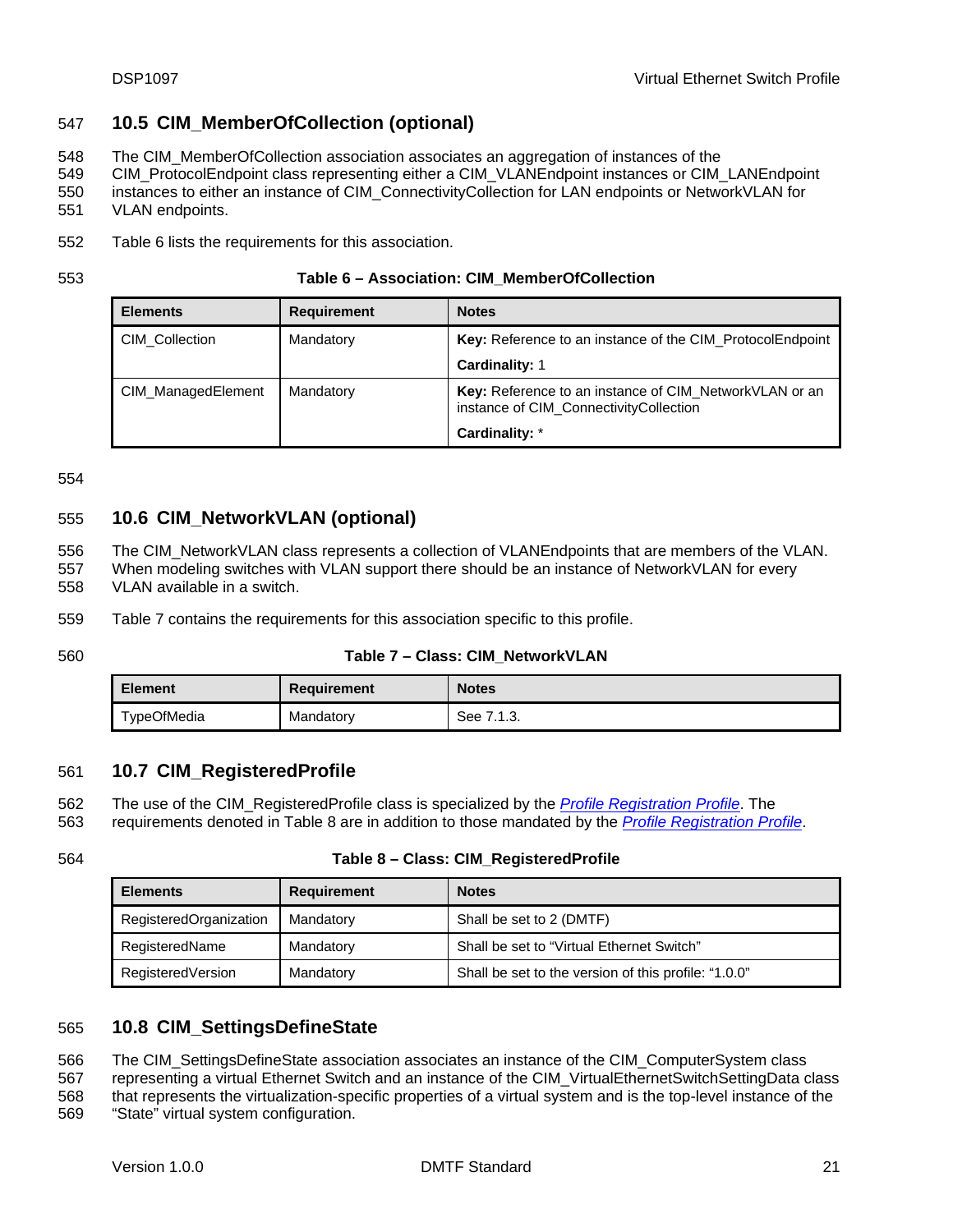#### <span id="page-21-0"></span>570 [Table 9](#page-21-3) contains the requirements for this association.

<span id="page-21-3"></span>

#### **Table 9 – Association: CIM\_SettingsDefineState**

| <b>Elements</b>                                                                                                                                                                                                                                                                 | <b>Requirement</b> | <b>Notes</b>                                                                                                                                                                       |
|---------------------------------------------------------------------------------------------------------------------------------------------------------------------------------------------------------------------------------------------------------------------------------|--------------------|------------------------------------------------------------------------------------------------------------------------------------------------------------------------------------|
| ManagedElement                                                                                                                                                                                                                                                                  | Mandatory          | Key: Reference to an instance of the CIM_ComputerSys-<br>tem class that represents a virtual Ethernet switch                                                                       |
|                                                                                                                                                                                                                                                                                 |                    | Cardinality: 01                                                                                                                                                                    |
| SettingData                                                                                                                                                                                                                                                                     | Mandatory          | Key: Reference to an instance of the<br>CIM_VirtualEthernetSwitchSettingData class that represents<br>the virtualization-specific properties of a virtual system<br>Cardinality: 1 |
| NOTE: The cardinality of the ManagedElement role is 01 (and not 1) because there are instances of the<br>CIM_VirtualEthernetSwitchSettingData class that do not have an associated instance of the CIM_ComputerSystem class<br>through the CIM_SettingsDefineState association. |                    |                                                                                                                                                                                    |

## <span id="page-21-1"></span>572 **10.9 CIM\_SystemComponent (conditional)**

The CIM\_SystemComponent association associates an instance of the CIM\_ComputerSystem class representing a virtual Ethernet Switch and one or more instances of the CIM\_ResourcePool class that 573 574

represent a pool of available Ethernet switch port connections for allocation to a virtual computer system. 575

576 577 578 Support of the CIM\_SystemComponent association is conditional with respect to the support of the allocation of Ethernet switch port connections between the associated virtual Ethernet switch to a virtual computer system through the use of resource pools (see [DMTF DSP1050](#page-6-3).)

579 [Table 10](#page-21-4) lists the requirements for this association.

<span id="page-21-4"></span>580

#### **Table 10 – Association: CIM\_SystemComponent**

| <b>Elements</b>       | <b>Requirement</b> | <b>Notes</b>                                                                                                                     |
|-----------------------|--------------------|----------------------------------------------------------------------------------------------------------------------------------|
| <b>GroupComponent</b> | Mandatory          | Key: Reference to an instance of the CIM_Computer-<br>System class that represents a virtual Ethernet Switch                     |
|                       |                    | Cardinality: 1                                                                                                                   |
| PartComponent         | Mandatory          | Key: Reference to an instance of the CIM_ResourcePool<br>which represents a pool of allowable Ethernet Connection<br>allocations |
|                       |                    | Cardinality: *                                                                                                                   |

### <span id="page-21-2"></span>581 **10.10 CIM\_VirtualEthernetSwitchSettingData**

- The CIM\_VirtualEthernetSwitchSettingData class specializes the CIM\_VirtualSystemSettingData class, 583 specified in the *Virtual System Profile*, by adding switch-specific properties. 582
- 584 The requirements in [Table 11](#page-21-5) are in addition to those mandated by the *Virtual System Profile*.
- 585 [Table 11](#page-21-5) contains the requirements for this class.
- <span id="page-21-5"></span>586

#### **Table 11 – Class: CIM\_VirtualEthernetSwitchSettingData**

| <b>Element</b>    | <b>Requirement</b> | <b>Notes</b>      |
|-------------------|--------------------|-------------------|
| VirtualSystemType | Mandatory          | See 7<br>710<br>. |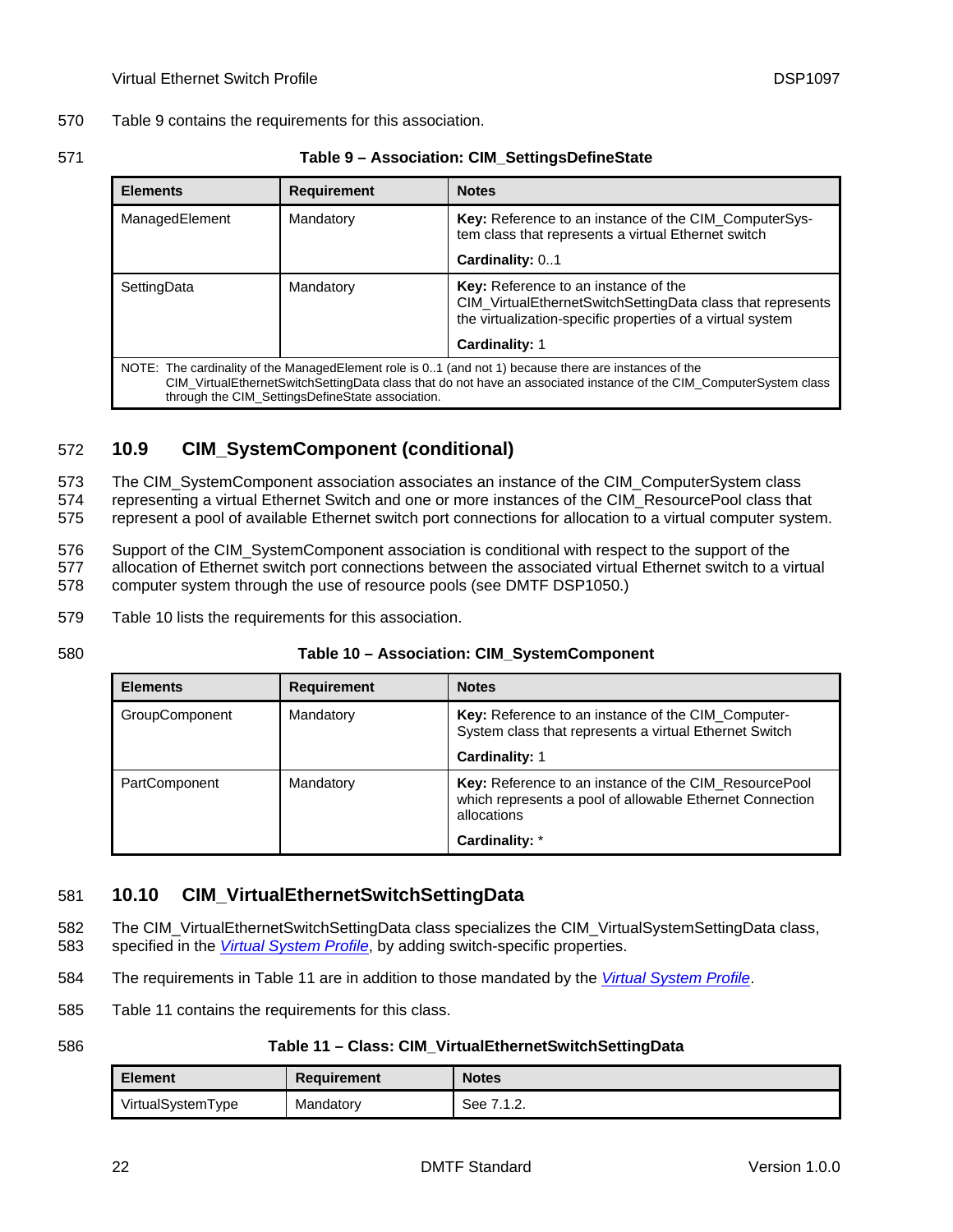<span id="page-22-0"></span>

| <b>Element</b>         | Requirement | <b>Notes</b> |
|------------------------|-------------|--------------|
| AssociatedResourcePool | Mandatorv   | See 7.1.3    |

### <span id="page-22-1"></span>587 **10.11 CIM\_VirtualSystemSettingDataComponent (conditional)**

- CIM\_VirtualSystemSettingDataComponent is specialized in the *[System Virtualization Profile](#page-6-0)*. The 589 requirements in [Table 12](#page-22-2) are in addition to those mandated by the *[System Virtualization Profile](#page-6-0)*. 588
- 

#### <span id="page-22-2"></span>590 **Table 12 – Association: CIM\_VirtualSystemSettingDataComponent**

| <b>Elements</b>       | <b>Requirement</b> | <b>Notes</b>                                                                                                                                                                           |
|-----------------------|--------------------|----------------------------------------------------------------------------------------------------------------------------------------------------------------------------------------|
| <b>GroupComponent</b> | Mandatory          | <b>Key:</b> Reference to an instance of the<br>CIM_VirtualEthernetSwitchSettingData class that represents<br>the virtual aspects of a virtual Ethernet switch<br><b>Cardinality: 1</b> |
| PartComponent         | Mandatory          | <b>Key:</b> Reference to an instance of the CIM_ResourceAlloca-<br>tionSettingData class that represents virtual aspects of a<br>virtual resource<br>Cardinality: 0*                   |